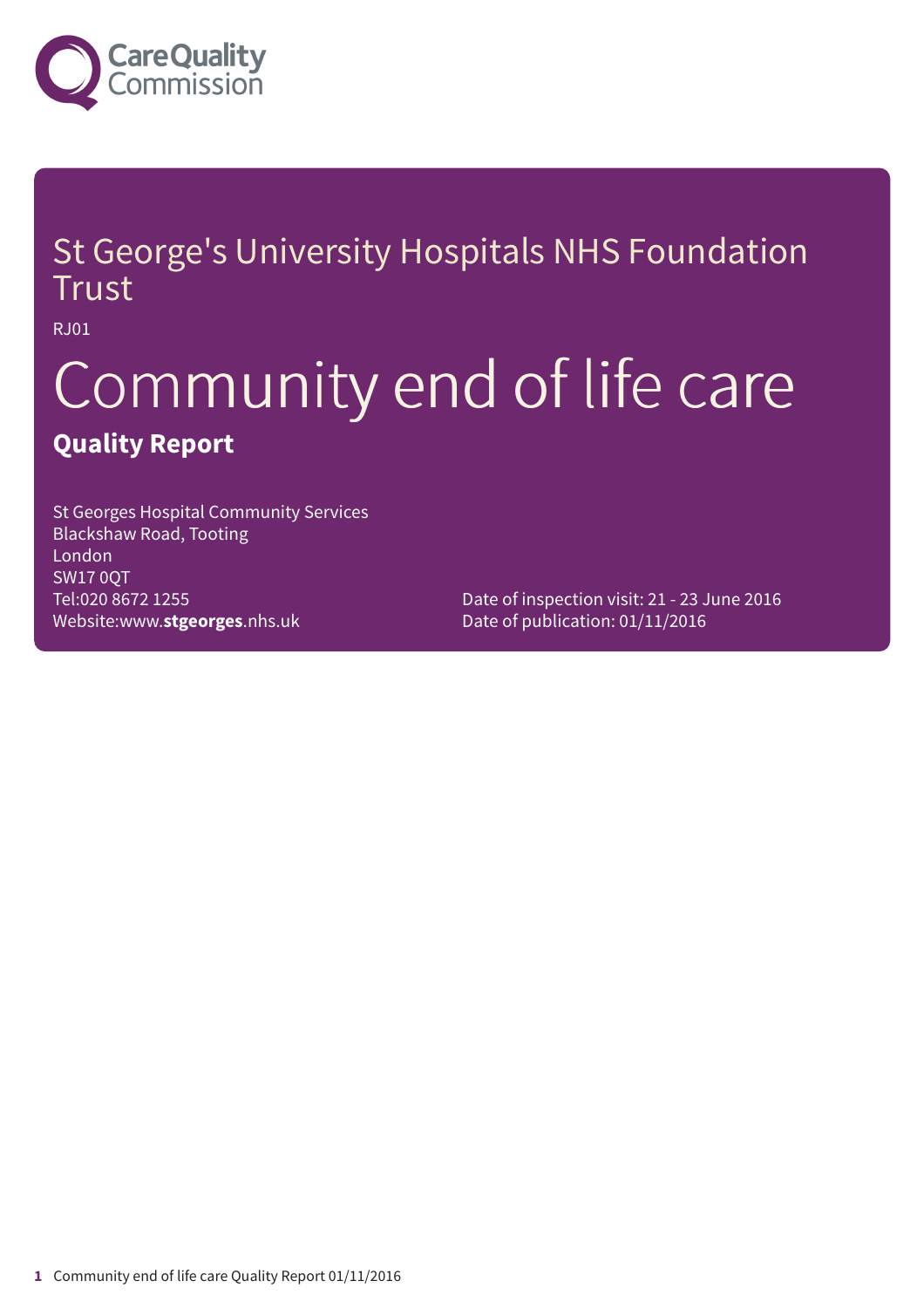### Locations inspected

| <b>Location ID</b> | <b>Name of CQC registered</b><br><b>location</b> | Name of service (e.g. ward/<br>unit/team) | <b>Postcode</b><br><b>of</b><br>service<br>(ward/<br>unit/<br>team) |
|--------------------|--------------------------------------------------|-------------------------------------------|---------------------------------------------------------------------|
| RJ701              | St George's Hospital (Tooting)                   | Community end of life care<br>services    | <b>SW17 0QT</b>                                                     |
|                    |                                                  |                                           |                                                                     |

This report describes our judgement of the quality of care provided within this core service by St George's University Hospital NHS Foundation Trust . Where relevant we provide detail of each location or area of service visited.

Our judgement is based on a combination of what we found when we inspected, information from our 'Intelligent Monitoring' system, and information given to us from people who use services, the public and other organisations.

Where applicable, we have reported on each core service provided by St George's University Hospital NHS Foundation Trust and these are brought together to inform our overall judgement of St George's University Hospital NHS Foundation Trust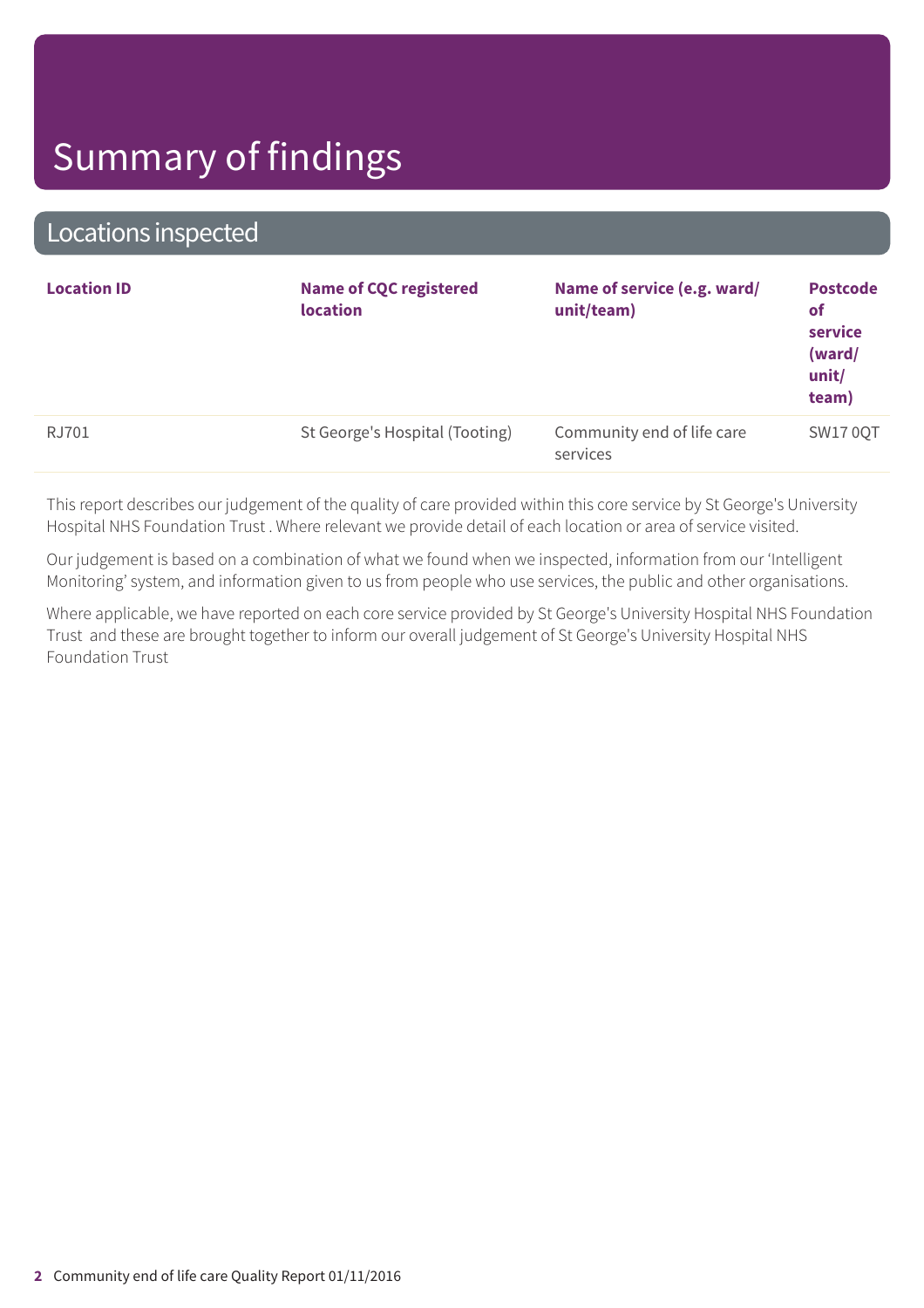Ratings

| Overall rating for the service | Inadequate                  |  |
|--------------------------------|-----------------------------|--|
| Are services safe?             | <b>Requires improvement</b> |  |
| Are services effective?        | <b>Inadequate</b>           |  |
| Are services caring?           | Good                        |  |
| Are services responsive?       | <b>Requires improvement</b> |  |
| Are services well-led?         | <b>Inadequate</b>           |  |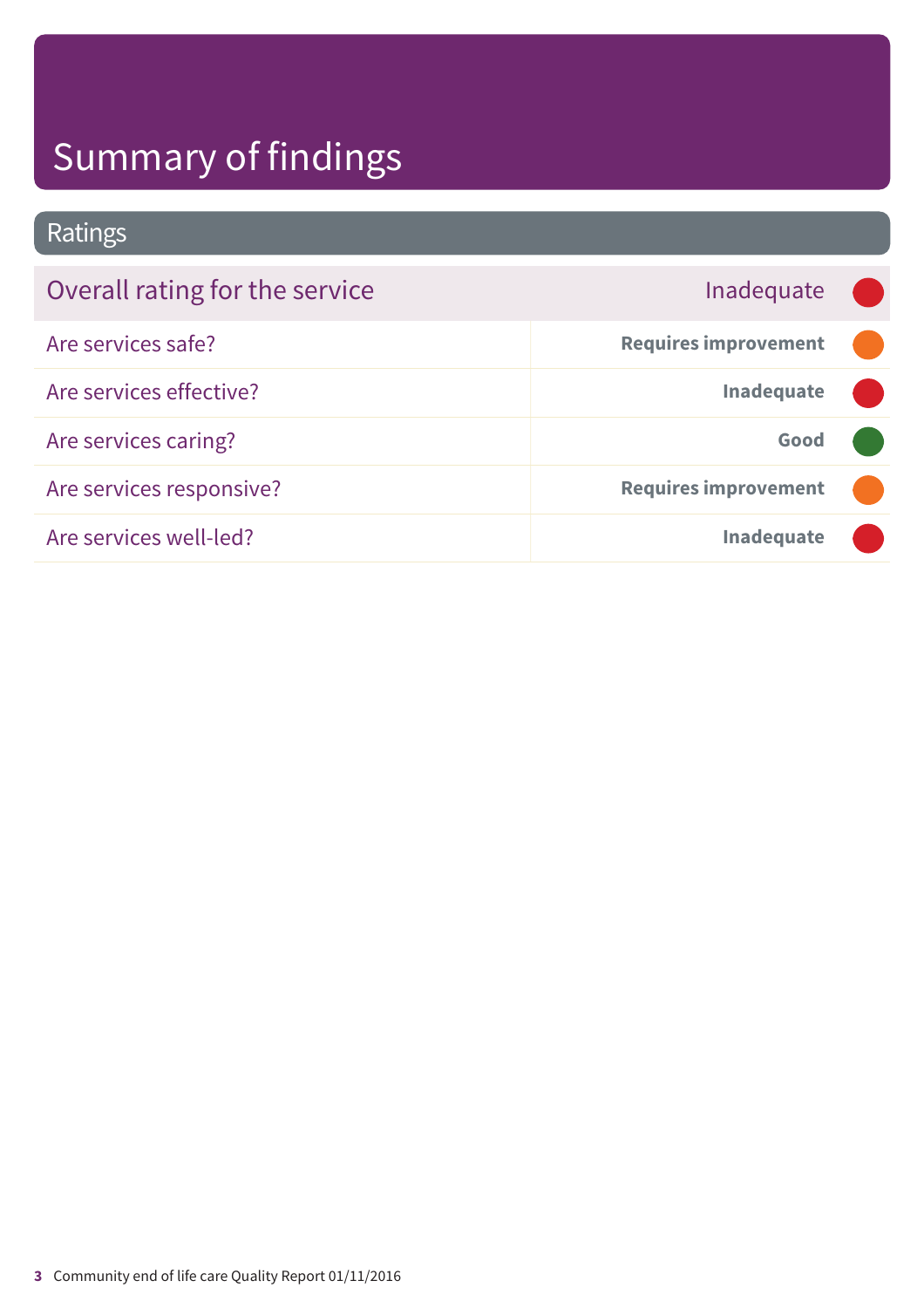### **Contents**

| Summary of this inspection                                      | Page           |
|-----------------------------------------------------------------|----------------|
| Overall summary                                                 | 5              |
| Background to the service                                       | $\overline{7}$ |
| Our inspection team                                             | 7              |
| Why we carried out this inspection                              | $\overline{7}$ |
| How we carried out this inspection                              | $\overline{7}$ |
| What people who use the provider say                            | 8              |
| Good practice                                                   | 8              |
| Areas for improvement                                           | 8              |
| Detailed findings from this inspection                          |                |
| The five questions we ask about core services and what we found | 9              |
| Action we have told the provider to take                        | 26             |
|                                                                 |                |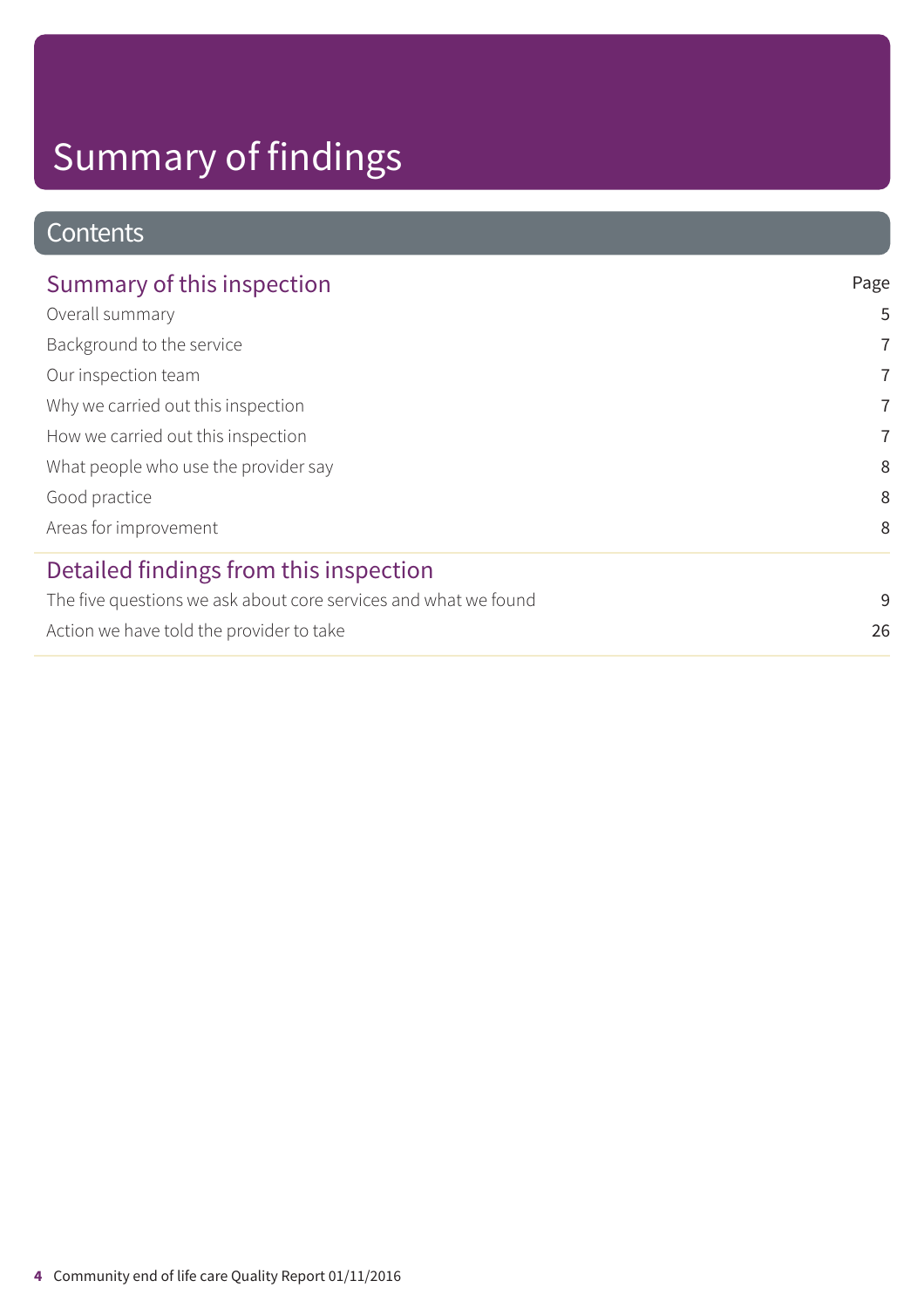### Overall summary

We rated community end of life care services as inadequate because;

- The trust did not have a strategy for the delivery of community end of life care services. The lack of such a strategy could have a negative impact on the quality of end of life care and future service improvements.
- There was no end of life care strategy that described the priorities for the trust as an integrated organisation. There was no trust-wide community and acute multi-disciplinary meeting.
- There was no overall vision for community end of life care services.
- Systems or processes were not sufficiently established or operated effectively to ensure the trust was able to assess, monitor and improve the quality and safety of community end of life care services or to identify and manage risk.
- There was no embedded replacement for the Liverpool Care Pathway (LCP) that had been discontinued in July 2014 following national guidance from June 2013.
- Community nursing staff did not always feel included in decisions about service changes and felt disconnected from the acute trust. However, they felt supported by their local team leaders.
- There was inconsistent end of life care training for community nursing staff with some staff having received training in end of life care while others had not.

#### However;

- Staff understood and fulfilled their responsibilities to raise concerns and report incidents and near misses.
- Patients were treated with dignity, kindness and compassion and there was consistently positive feedback from patients and their relatives about the service.

• Staff worked hard to ensure that patients at the end of life were given the support that they needed, including staying beyond the end of their shift to make sure patients had in place what they needed.

We rated safe as requires improvement because;

- The community nursing staff did not always have the end of life care knowledge, skills or experience for their roles caring for end of life patients in the community.
- There was insufficient IT equipment available to meet the needs of the service.
- Community nursing staff told us they could visit patients with two staff if a risk had been identified. However, they did not always have sufficient numbers of nursing staff available to undertake such visits.
- Patients' level of dependency was not measured as there was no analysis of the types and details of care the community end of life patients received from the community nursing team.
- Staffing levels and skills mix were not reviewed regularly to ensure patients received safe care and treatment at all times.

We rated effective as inadequate because;

- The community end of life care was not consistently provided in accordance with national guidelines. There were no individualised plans of care specifically for community end of life care patients in the last phase of life that were based on national guidance or evidence based care and treatment.
- There was no replacement of the Liverpool care Pathway (LCP) following its removal from use in June 2013. Moreover, there were no audits or quality monitoring of patient outcomes in the community end of life care services.
- Community nursing team responsible for end of life care had not fully implemented the five core recommendations for care of patients in the last few days and hours of life as set out in the Department of Health's End of Life Care Strategy 2008. The community nursing team had not implemented recommendations of 'One chance to Get it Right' document published by the Leadership Alliance for Care of the Dying People 2014.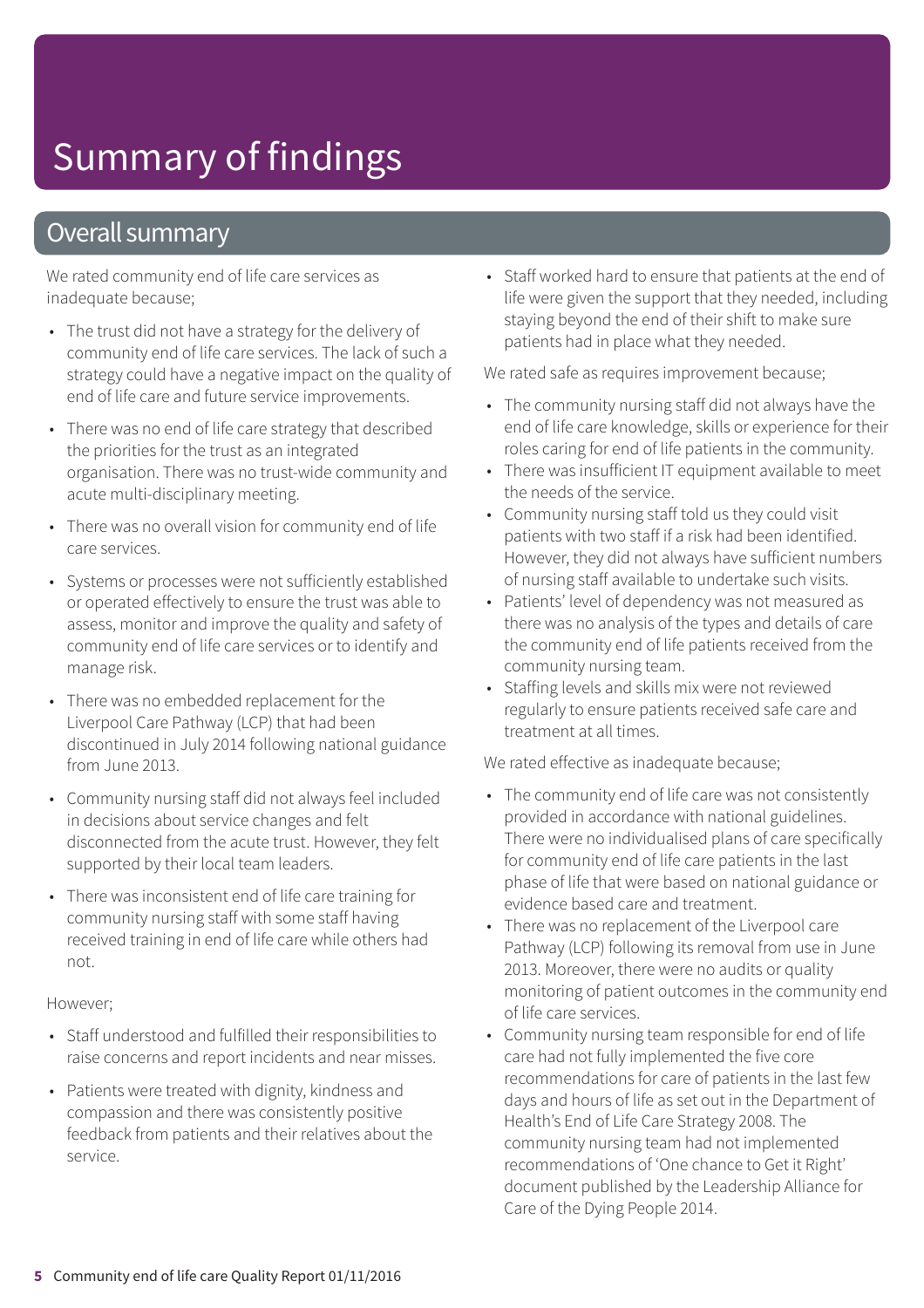- There was no involvement of the physiotherapy, occupational therapy, dietitian, counsellor or chaplaincy services in provision of community end of life care services.
- A training needs analysis for core end of life training had not been carried out in 2015 to identify the training needs for community nursing staff working in the community.

We rated caring as good because;

- We observed community nursing staff caring for end of life care patients in their own homes with dignity, respect and compassion. Community nurses treated patients gently and checked their comfort at various stages of care and treatment. Families and relatives we spoke with told us staff were caring and had provided them with emotional support and kept them informed about their loved one's care and treatment.
- Community end of life care patients we spoke with and those close to them told us they were encouraged to be involved in their care. They told us they were routinely involved in decision-making and felt they had sufficient information to understand their treatment choices.

We rated responsive as requires improvement because;

• Due to the shortage of experienced and skilled community nursing staff, the community end of life services were planned simply to get round those patients that needed basic nursing care using newly qualified and agency nurses.

• There was no engagement between the acute end of life care team and community nursing team to plan and deliver an integrated end of life care service for patients. There was no equality and diversity champion within community nursing services to support staff.

We rated well-led as inadequate because;

- There was no overall vision for community end of life care services. The corporate management was not effectively managing and monitoring the community end of life care service.
- Community end of life care had no influence within the acute management structure and there was a lack of both strategy and resources which compromised the service's sustainability.
- Systems or processes were not sufficiently established or operated effectively to ensure the trust was able to assess, monitor and improve the quality and safety of community end of life care services. There was no governance structure which supported community end of life care services.
- All community nursing staff felt confident about speaking up and raising concerns with their line managers. However community frontline managers felt their voice was not heard by senior management in the trust. Most of the staff we spoke with in different roles, although committed to their patients felt disconnected and undervalued by the trust.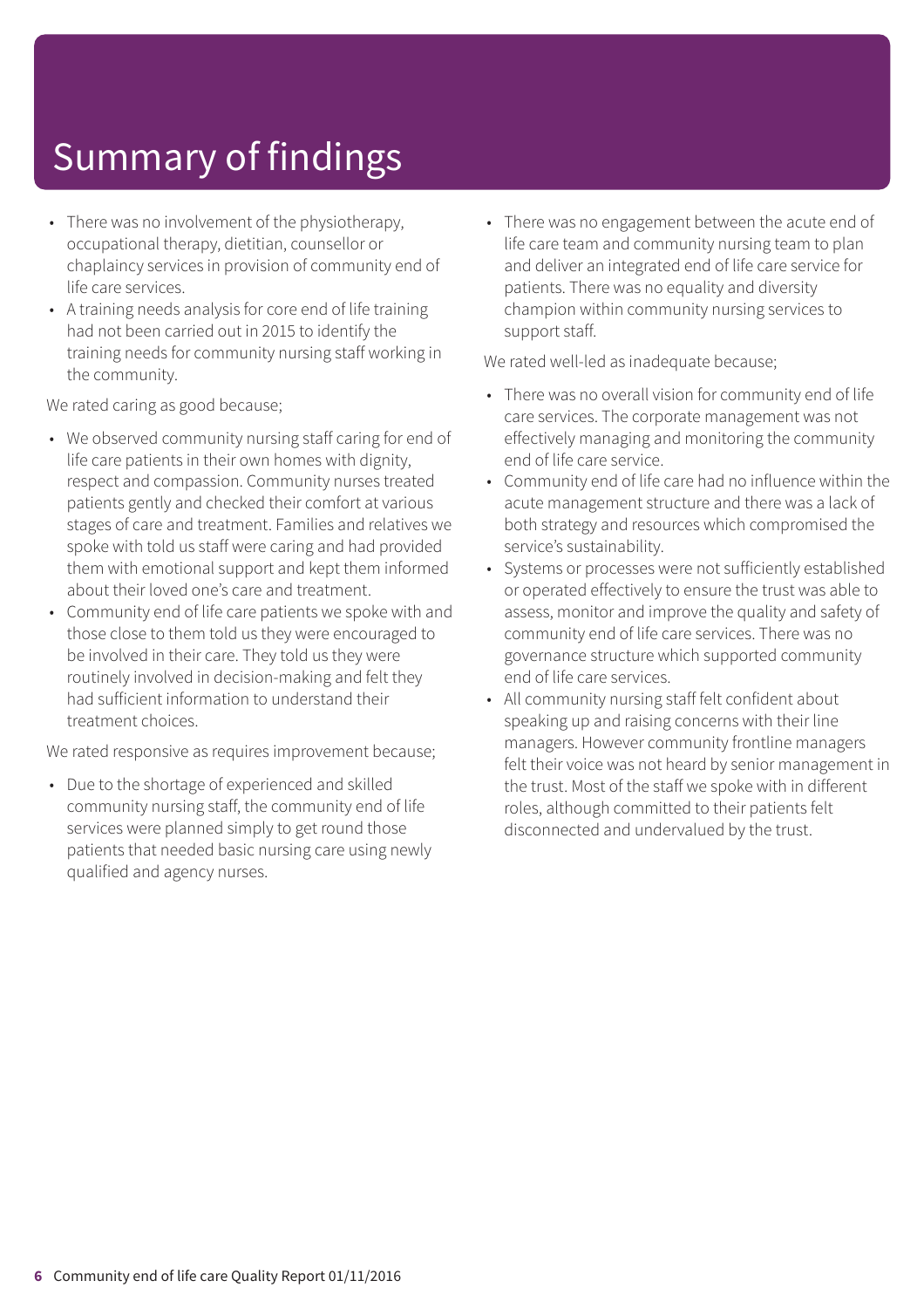### Background to the service

St Georges University Hospitals NHS Foundation Trust provides community end of life care services for adults in the community. Community Adult Health Services (CAHS) are commissioned by the local clinical commissioning group (CCG) to provide care to people in their own homes, including end of life care. Trinity Hospice is commissioned by the CCG to provide specialist palliative medical and nursing services.

The service is provided across the London boroughs of Wandsworth, Sutton and Merton, as well as parts of Lambeth for patients who are registered with General Practitioners in Wandsworth.

Community end of life care services for people living in Wandsworth was provided by the general nurses from the trusts' community nursing team in conjunction with Trinity Hospice. However there was no service level agreement with the hospice for the provision of such services. The trust has one band seven facilitator and one band six nurse, neither of whom are community end of life specialists, working with the community nursing team.

Community end of life care is provided to patients who have been identified and assessed as having entered the last twelve months of their lives. In common with many areas of the country, cancer patients formed a high proportion of the trust's end of life care patients. The trust was not able to provide us with the actual figures for cancer and non-cancer patients receiving community end of life care.

During our inspection, we visited the community nursing teams in Brocklebank Health Centre, Balham Health Centre, Tudor Lodge Health Centre, Tooting Health Centre, Stormont Health Centre, Doddington Health Centre, Westmoor Clinic and observed care being provided by the community nurses. We looked at 18 care records for the patients we visited. We spoke with 18 members of staff including the end of life care facilitator, end of life care nurse, community nursing team leaders and community nurses. We spoke with 14 patients in their homes and eight relatives in the community.

### Our inspection team

Our inspection team was led by:

**Chair:** Martin Cooper

**HOHI:** Nick Mulholland, Head of Hospital Inspection, Care Quality Commission

The team included CQC inspectors and a variety of specialists:

The team inspecting community end of life care services included a CQC inspector, a palliative care consultant and palliative care specialist nurse.

### Why we carried out this inspection

We inspected this core service as part of our comprehensive inspection of St Georges University Hospital NHS Foundation Trust.

### How we carried out this inspection

We inspected this service in June 2016 as part of the comprehensive inspection programme.

As part of our inspection we held interviews with a range of staff who worked within the service, such as nurses, therapists and senior managers.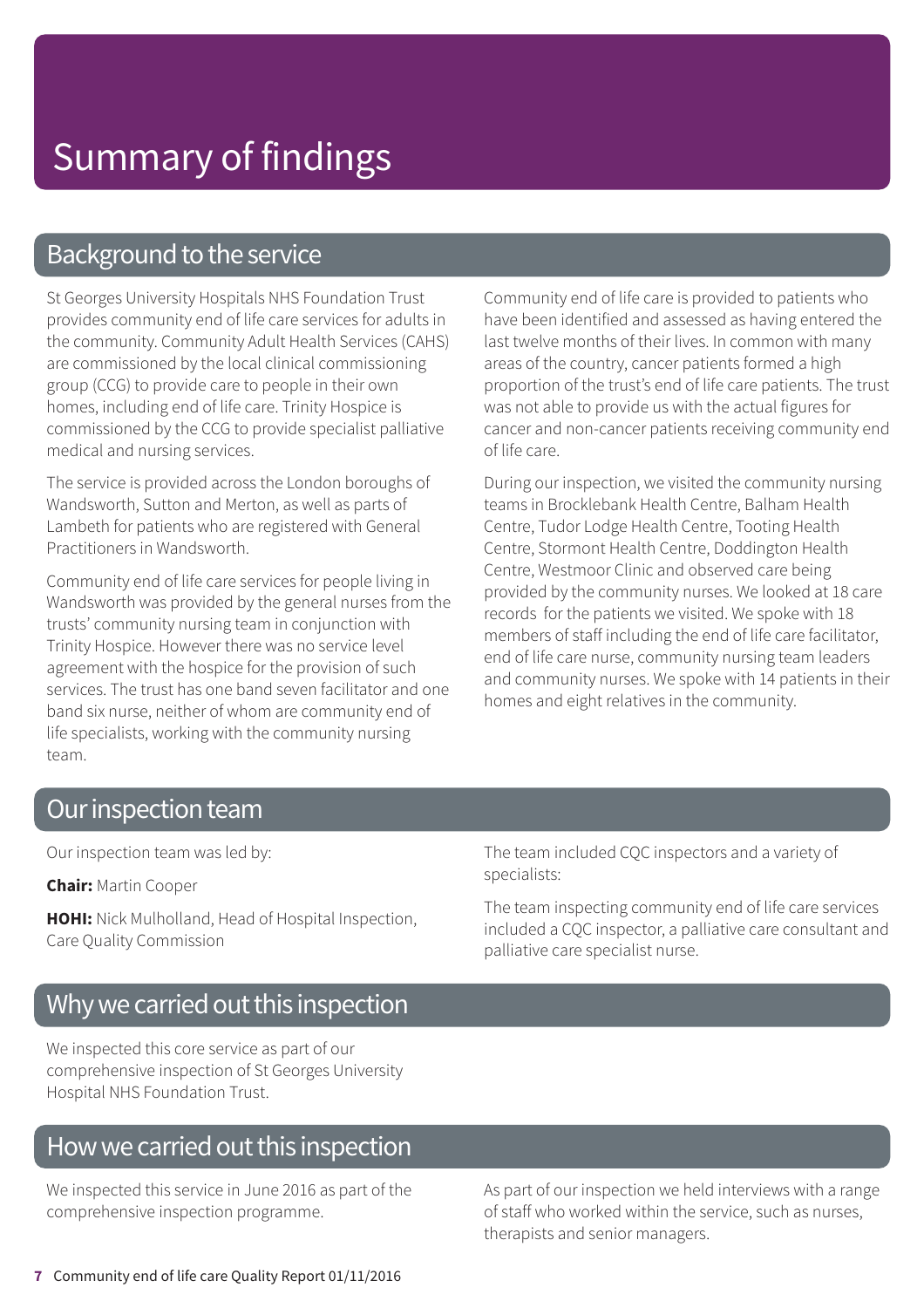To get to the heart of people who use services' experience of care, we always ask the following five questions of every service and provider:

- Is it safe?
- Is it effective?
- Is it caring?
- Is it responsive to people's needs?
- Is it well-led?

Before visiting, we reviewed a range of information we held about the core service and asked other organisations to share what they knew. Before the onsite

### What people who use the provider say

Patients and relatives we spoke with told us they were highly satisfied with the quality of care they received and that staff treated them with respect and maintained their dignity.

visit we held focus groups with a range of staff who worked within the trust (both community and acute). We spoke with people who use services. We observed how people were being cared for in their own homes and talked with carers and/or family members and reviewed care or treatment records of people who use services.

During the inspection of the community end of life care services we spoke with 18 members of staff, undertook nine home visits with community nurses. We reviewed the records of all the patients we visited and reviewed their 'do not attempt resuscitation' records.

Specific feedback included a relative who told us the support they received from the community nursing team during the time that their loved one was dying had helped them to feel like they were being 'carried' and that staff had shown them incredible kindness.

### **Good practice**

The trust in partnership with the local hospice and CCG had recently set up a pilot Coordination Centre based in the hospice to coordinate and manage fast track discharges and supply of equipment's and care assistants to patients requiring palliative and end of life care.

### Areas for improvement

### **Action the provider MUST or SHOULD take to improve**

### **Action the provider MUST take to improve**

- Have an oversight of the community end of life care services.
- Have a vision, local lead and set of values for the provision of community end of life care services.
- Have MDT meetings that incorporate allied health professionals.
- Implement joint working between the community and acute end of life care services.
- Improve the governance arrangements and risk management processes to ensure they are robust and embedded throughout the community end of life care services.
- Ensure there is an evidence-based replacement for the Liverpool Care Pathway.
- Ensure there are sufficient numbers of suitably qualified, skilled and experienced nursing staff to meet the needs of end of life patients.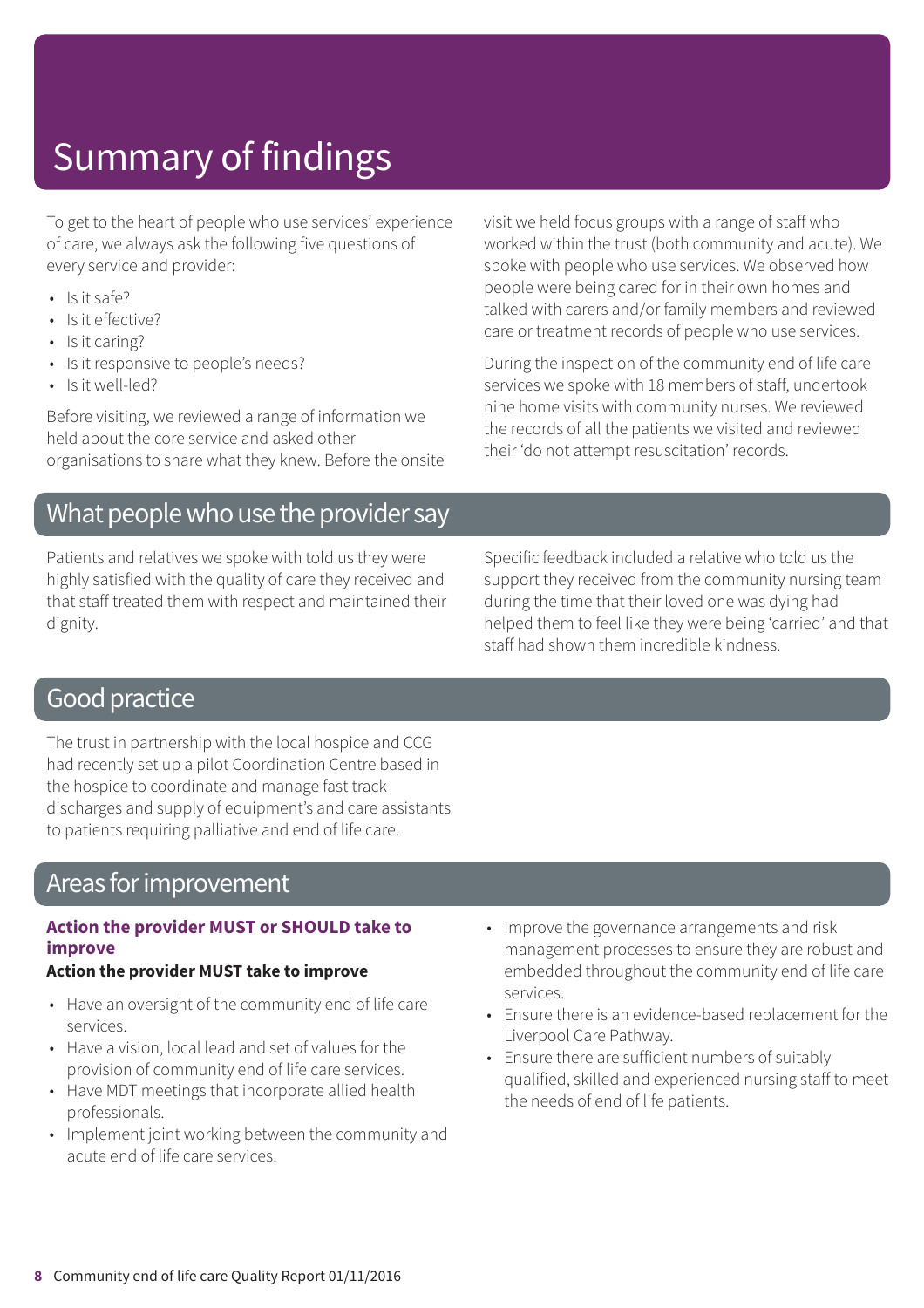

### St George's University Hospitals NHS Foundation **Trust**

# Community end of life care

**Detailed findings from this inspection**

**Requires improvement –––**

### Are services safe?

### By safe, we mean that people are protected from abuse

#### **Summary**

We rated safe as requires improvement because;

- There was insufficient and non-functioning computers and IT equipment available to meet the needs of the service.
- There was overcrowding and inadequate office space for the number of staff in community nursing teams we visited.
- Community nursing staff told us they could visit patients with two staff if a risk had been identified. However, they did not always have sufficient numbers of nursing staff available to undertake such visits.
- Staffing levels and skills mix were not reviewed regularly to ensure patients received safe care and treatment at all times.
- There was no specific incident reporting log and risk register for community end of life patients.

#### However;

• The service had robust systems in place to investigate and learn from community nursing incidents.

- We found good practice around hygiene and control of infection.
- End of life care patients were provided with the required equipment and medical supplies they needed through a coordination centre based at Trinity Hospice.
- The service measured the dependency of patients.

#### **Incident reporting, learning and improvement**

- Staff were knowledgeable about the incident reporting process. They confirmed that there had not been any Never Events or Serious Incidents relating to end of life care. There were no record of any Never Events for community end of life care reported by the trust.
- Community nursing staff had a full awareness of the processes to follow in order to report adverse incidents or concerns. Nursing staff we spoke with understood their responsibilities to raise concerns, to record safety incidents and near misses, and to report them internally in order that they could be investigated and acted upon.
- A formal process was used for reporting, investigating and learning from incidents, errors or near miss situations. Nursing and other clinical staff described to us the system they used and the investigation process.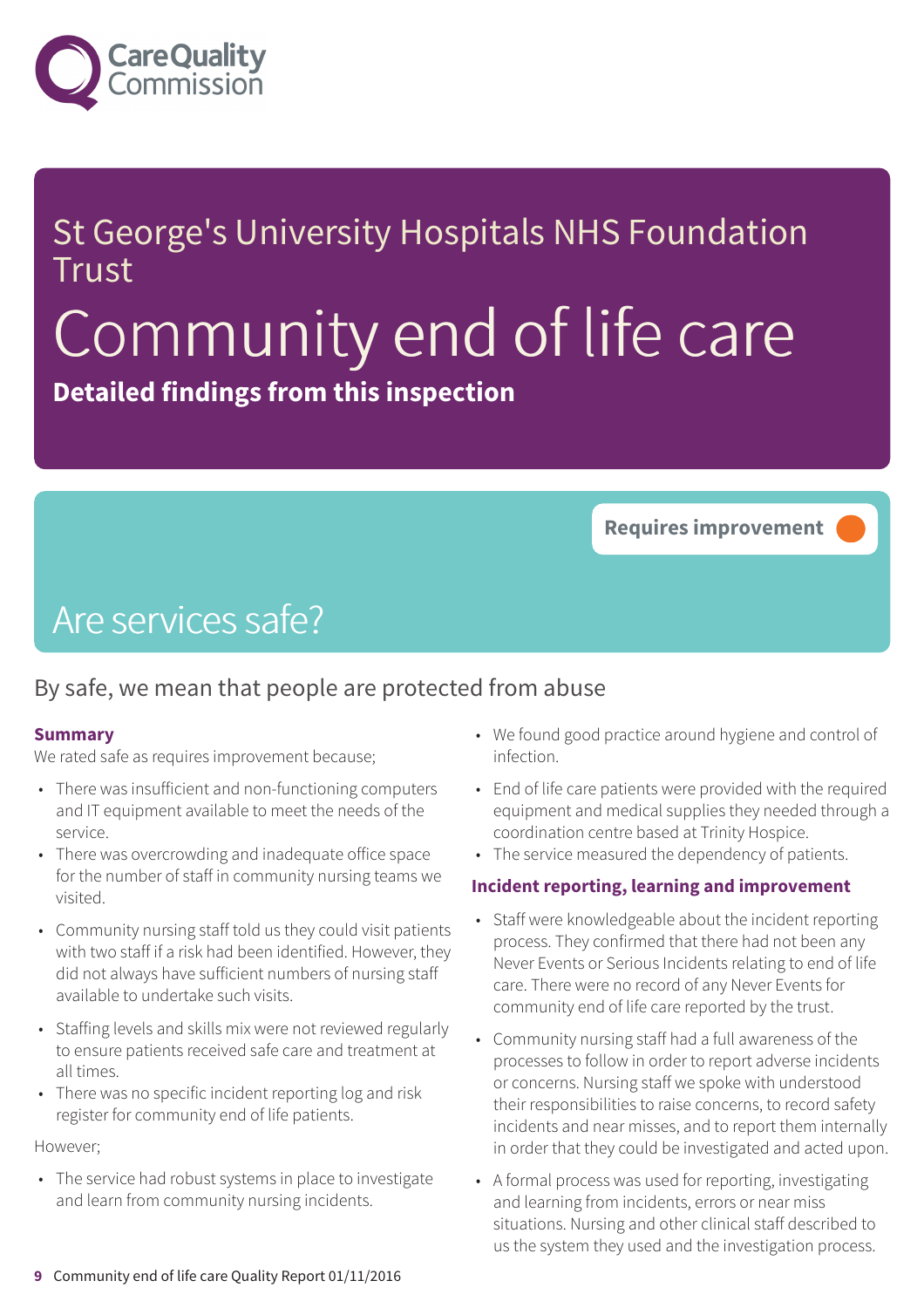- Community nursing staff told us they were confident in reporting incidents and 'near misses' on the trust's electronic incident reporting system. We reviewed a number of incidents reported by the community nursing team, however, we were not able to extract specific community end of life care issues that had arisen through the incident reporting process.
- We were told that there was dissemination of learning from incidents that related to community end of life care during staff meetings, team and handover meetings. We requested minutes of these meetings, but the trust was not able to provide such minutes.

### **Duty of candour**

- The Duty of candour regulation, which came into force in November 2014, is a regulatory duty that relates to openness and transparency and requires providers of health and social care services to notify patients (or other relevant persons) of certain 'notifiable safety incidents' and provide reasonable support to that person. Staff were aware of this new regulation and understood its implementation.
- Senior nurses were able to describe how Duty of Candour formed part of their working practices. The process they followed was a verbal apology and explanation followed by a written apology and explanation of the incident and what was done by the trust. The patients were also invited to a face to face meeting with the trust. We weren't told of any incident that warranted a duty of candour process.

### **Safeguarding**

- Policies and procedures for safeguarding vulnerable adults and children were accessible to staff electronically. However, when we asked staff in the community to show us the policy, it was not accessible because the computers were either not working or too slow to respond.
- Staff received mandatory training for safeguarding children and adults. The trust's induction and mandatory training policy identified that children's and adult safeguarding level 1 and 2, were all provided within either the corporate or clinical annual mandatory training. The community nursing service did not see children. All the community nursing staff undertook appropriate adult safeguarding training.
- Community nursing staff were knowledgeable as to what constituted abuse and how to report safeguarding issues. However, they told us that their training was not up to date.
- Community nursing staff were aware of the trust safeguarding team that they could contact if they had concerns or needed advice or support.
- Patients and their relatives we spoke with told us they were encouraged to tell staff if they had any safeguarding concerns.

#### **Medicines**

- There was appropriate access to syringe drivers, used to administer regular continuous analgesia. These were available through the medical equipment library and we found examples of when these had been retrieved without any difficulties by the nurses. All nursing staff were trained in the use of syringe drivers and this was mandatory.
- Community end of life care patients identified as requiring end of life care were prescribed anticipatory medicines. Anticipatory medicines were medicines prescribed in advance to ensure patients received prompt relief from pain and other symptoms.
- All the community nursing staff were non-medical prescribers (NMP). They told us they could not prescribe anticipatory medicines for patients at the end of life as this was not their responsibility, and they were also not trained in medicine prescribing. The GP' s and the CNS from the Trinity Hospice were responsible for prescribing anticipatory medicines.
- A policy for the management of controlled drugs was in place and could be accessed by the community nursing team via the trust intranet.
- At the time of the inspection, all the patients we visited during home visits did not require administration of controlled drugs (CD) and therefore these drugs were not prescribed. The CD administration documents were present in the patient notes should the patients' needs change and such medication was prescribed.
- Medicine prescriptions and administration records we checked were completed clearly and legibly, detailing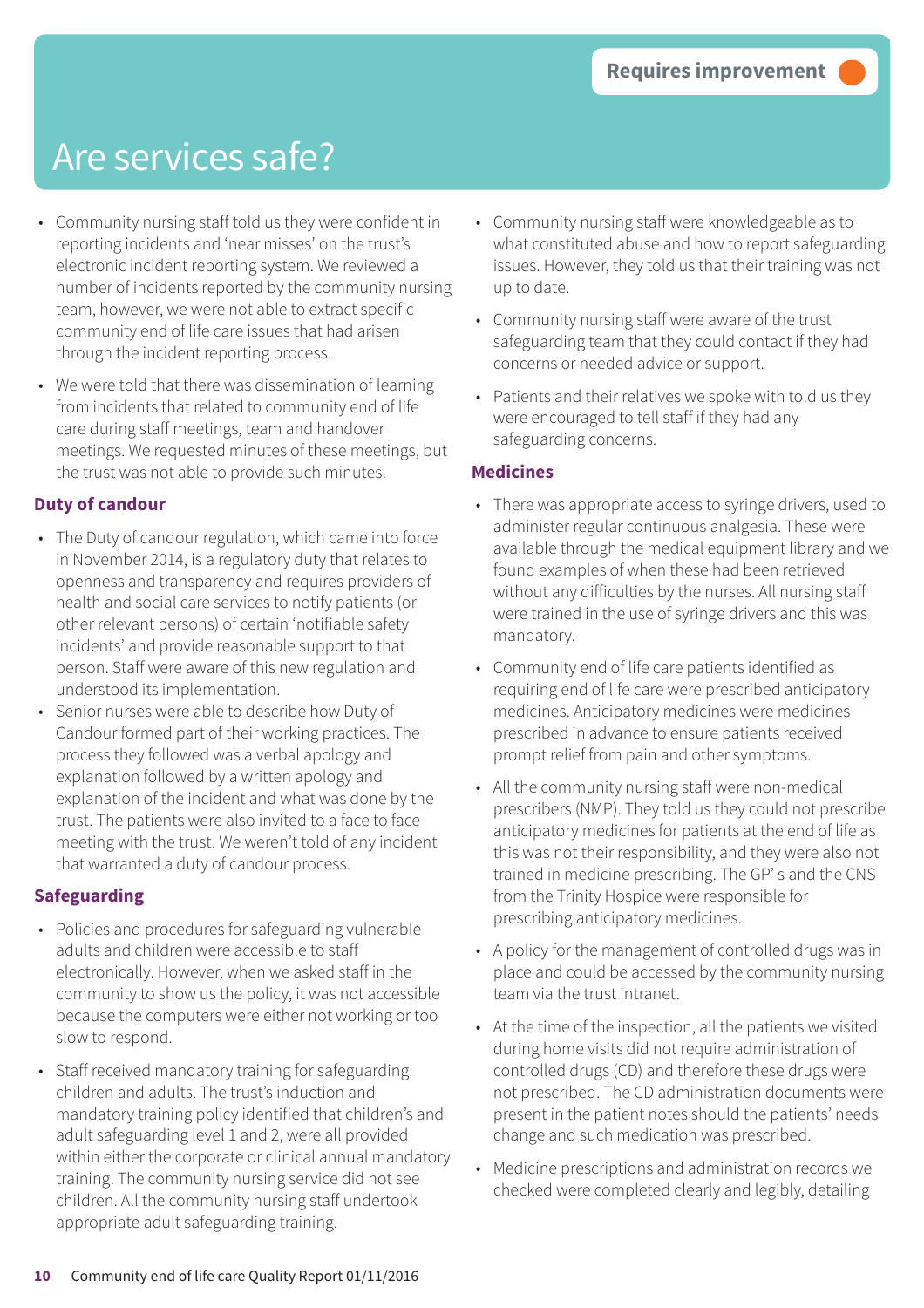the times of administration of medicines prescribed 'as required' and checks to ensure the safety and suitability of controlled drugs and other medicines kept in patients' homes.

### **Environment and equipment**

- All equipment required for community end of life care patients discharged from the hospital to home was accessed via the coordination centre. Community nursing staff told us the coordination centre took responsibility for the supply of equipment's for community end of life care patients.
- All the community nursing staff we spoke with told us their office area was inadequate for the number of staff in their team due to lack of space, overcrowding, poor IT infrastructure and non-functioning computer systems.
- There was insufficient IT equipment's available to meet the needs of the service. Most of the community nurses we spoke with during the focus group meetings and on inspection expressed their views on the lack of functioning IT equipment and how it negatively impacted on their work.
- Staff told us they felt unsafe in the community because they did not have a lone worker safety tracking devices with them. However, we were advised by the Trust that the issue of staff having lone worker devices had been risk assessed and it was agreed by members of the Division Governance Board that such devices were not necessary.
- Agency and bank community staff were restricted in undertaking home visits due to lack of parking permits for community home visits. However, the trust reported after the inspection, that temporary staff were able to access free parking badges for use in residential estates and were also able to reclaim expenses accrued as a result of undertaking home visits.

### **Quality of records**

• Patients were risk assessed. Their records were well completed and contained full details of their care needs. Whilst there was no specific end of life care plan documentation available, we were told following the inspection, that staff were expected to adapt generic care plans in order that they met the individual needs of patients.

- In a completed care record we reviewed, we found clear and concise documentation and a recorded discussion with family members about the end of life wishes of their relative.
- During an accompanied home visit with community nurses, we observed the nurses completing appropriate care records for end of life patients. They documented the visit appropriately in the patient's care records.
- We saw that risk assessments and generic nursing care plans had been completed for end of life care patients to meet their basic individual needs. There was no specialist palliative or end of life care team involvement in care planning for end of life patient care in the records we reviewed.

### **Cleanliness, infection control and hygiene**

- We were told the trust had an infection control policy and all community nursing staff had received training in infection prevention and control. However, the level of compliance across the community end of life services was variable among the nursing staff.
- Staff undertaking community visits had adequate stocks of hand gel and personal protective equipment (PPE) such as gloves and aprons to take out with them. All the staff had a good understanding of infection control practices.
- We saw staff washing hands appropriately and wearing personal protective equipment, for instance, gloves and aprons, during our home visits with them.

### **Mandatory training**

- We were concerned at the lack of records available on levels of mandatory training completed by individual members of staff. However after the inspection, we were told by the trust, that individual staff mandatory training records were available on an electronic real time system.
- Delivery of mandatory training was via e-learning and occasional face to face sessions. Topics included safeguarding, infection prevention and control, hand hygiene and risk management. New staff completed a full day corporate induction at the trust's acute hospital site and had a further local and site specific induction at their community nursing base (Health Centre).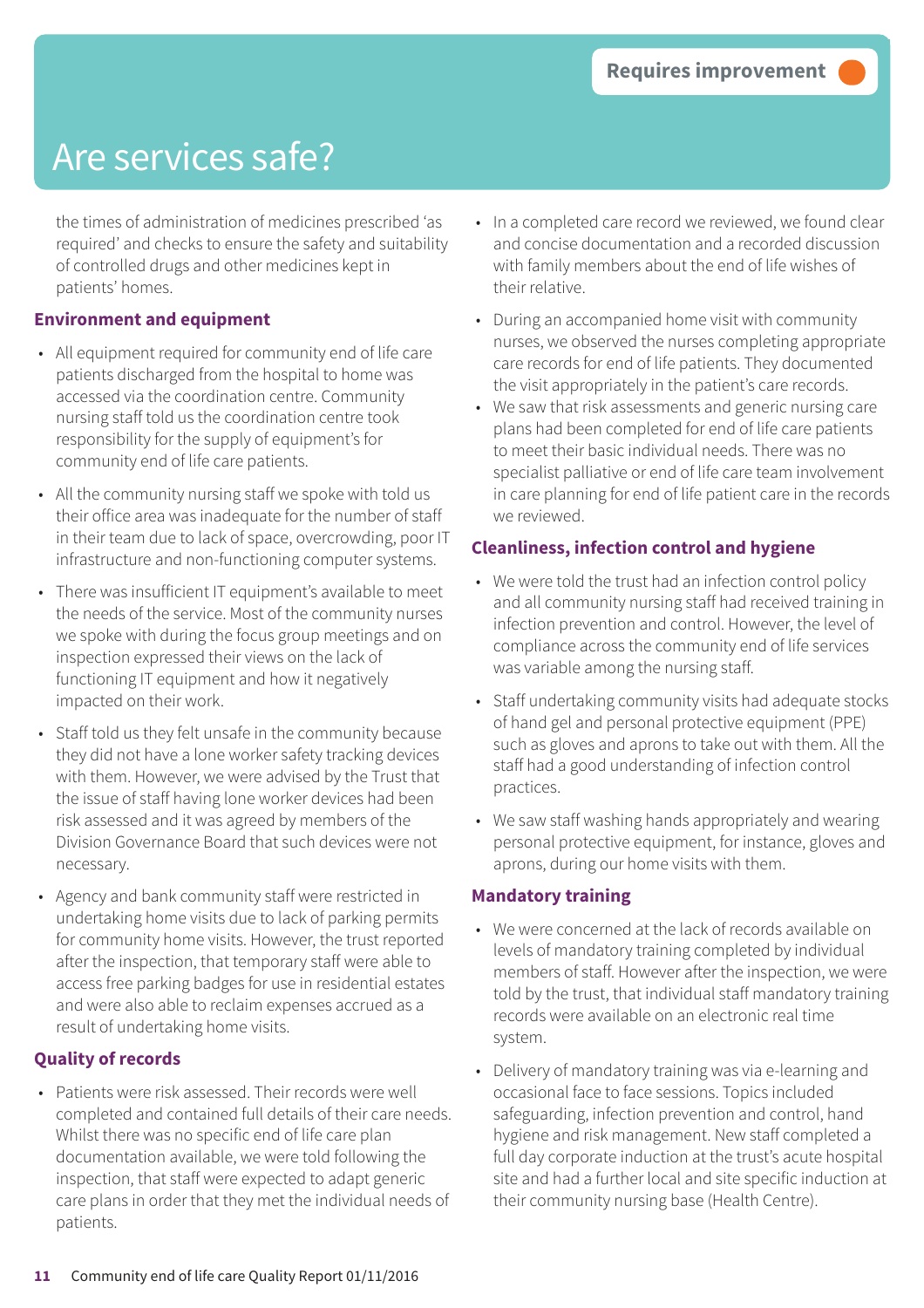- All staff completed corporate mandatory training and in addition, community nursing staff also completed the clinical training component of the mandatory training. Mandatory training status was monitored by line managers and was reviewed during staff appraisals.
- All new nursing staff were required to complete syringe driver training as part of their induction and were assessed for competency prior to using the syringe drivers. All the community nursing staff we spoke with told us they were trained, assessed and competent in the use of syringe drivers; however there were no written records or data of this. We requested training data for community staff training on end of life care topics, but none was provided.
- We were told that all new staff received training on end of life care within induction as a part of the Trust's mandatory training.

### **Assessing and responding to patient risk**

- Risks to patients who used the end of life care services were assessed, and their safety monitored and maintained by the community nursing staff providing care. Advice and support was available from all members of the community nursing team for nurses caring for patients whose condition was deteriorating.
- The trust had a system in place to alert the out of hours services where a patient's condition was deteriorating. Patients were reviewed daily in their homes by their assigned community nurse. We saw evidence of risk being assessed and risk assessments carried out for the patients.
- There were daily handover meetings within the community nursing team where they discussed all existing and new patients. The community end of life care patient list, which detailed which patients were being seen by the team, was updated. Work was prioritised and patient visits were planned at these morning meetings.
- We found the trust did not use a specific dependency assessment tool, however were told following the inspection that the service measured the dependency of patients in relation to the number of time units (1 time unit = 15 minutes). The higher the number of time units allocated to the patient, the higher the patient dependency. The service care input for a patient is

recorded in the progress notes held in the patient's home. The care required is detailed within an individualised patient care plan, held in the patient's home. The care provided is recorded in RiO, the community adult health service information system.

• We found that risks relating to patients receiving end of life care were managed as general risks for patients. For example we found managing of individual risks such as pressure care, dementia, and fluid intake was not dealt with by the multi-disciplinary team (MDT). These were being managed by only the community team caring for those patients. We were informed after the inspection that the community nursing team access the weekly MDT (led by CAHS GP) to discuss specific patients with identified risk and that the community nursing team also discussed EOLC patients at the GP Gold Standard Framework (GSF) meetings. However we specifically asked all the staff we went out with during the onsite inspection about the above and none of them could recall attending GSF nor MDT meetings about end of life care patients.

### **Staffing levels and caseload**

- Community end of life care was provided by community nurses together with agency and bank nurses who worked in their designated locality. Specialist palliative/ end of life care was provided by clinical nurse specialists (CNS's) from the local hospice. However, there was no service level agreement (SLA) between the trust and the hospice for the provision of specialist input for the patients receiving end of life care.
- Community nursing staffing shortages due to recruitment and retention issues were problematic. Community nursing staff told us they could visit patients with two staff if a risk had been identified, but they weren't able to undertake such visits because they did not always have sufficient nursing staff available for such visits. We were told by the community nursing manager that approximately 50% - 70% of the nursing shifts were covered by agency nurses for the year ending 2014/2015.
- Community team leaders (CTL) told us they tried to ensure continuity of cover as much as possible by requesting agency nurses for block periods of time. Some agency nurses booked in the community occasionally cancelled their shifts due to nonavailability of parking permits.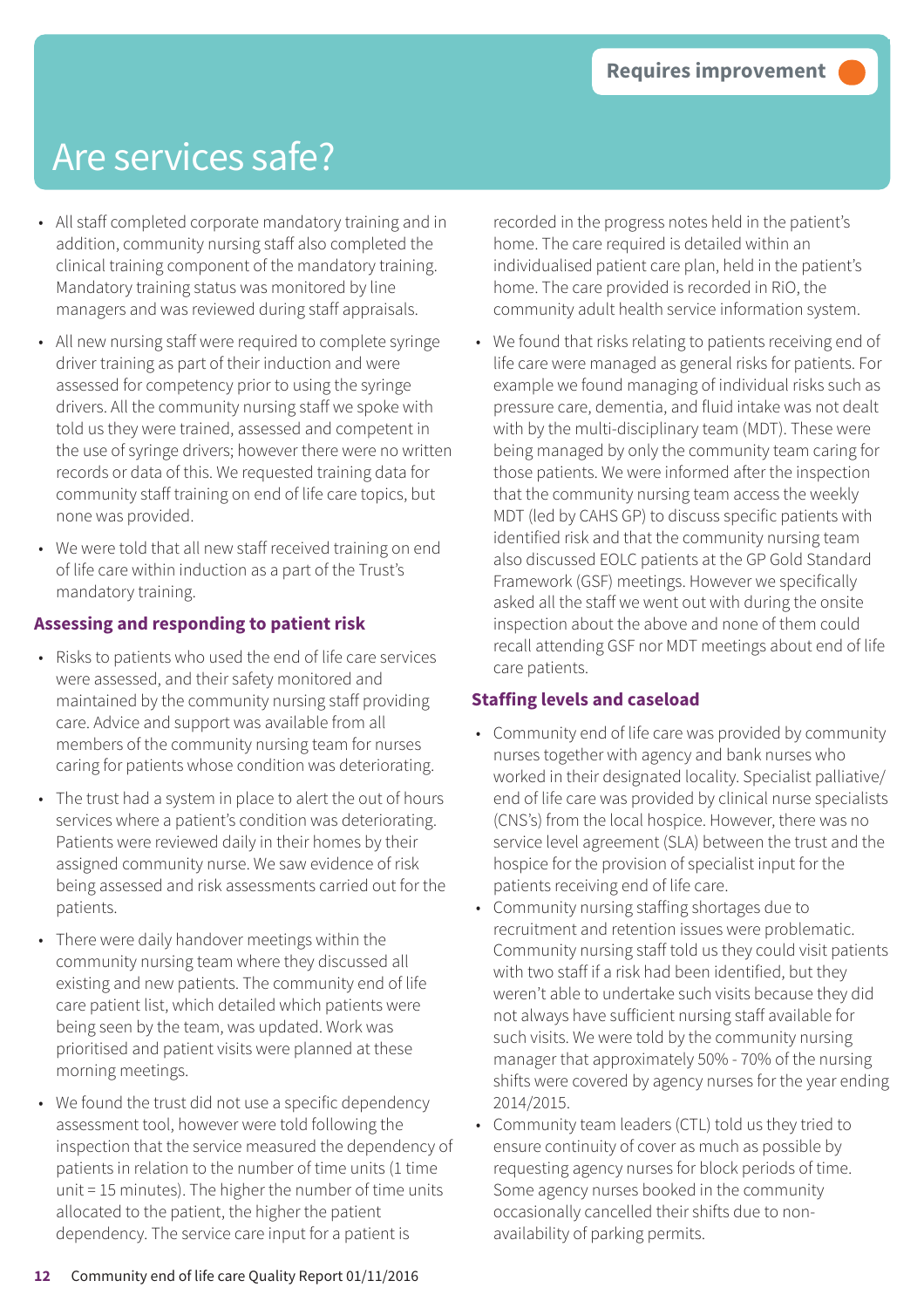• We found no evidence that caseloads, staffing levels and skills mix were reviewed regularly to ensure patients received safe care and treatment at all times. However, the trust reported following the inspection, that daily reports were generated at 10am which considered the safe staffing requirements of the trust. In addition, a situation report conference call took place daily at 3pm where the dependency of patients and staffing requirements for the following day were discussed and considered.

### **Managing anticipated risks**

- We were told the trust had systems in place to make sure end of life care was provided irrespective of the weather conditions. Caseloads were prioritised and those patients that did not need to be seen as priority were informed and their visits re-scheduled in the event of severe weather conditions.
- Staff told us risk assessments were completed on the first visit to a patient's home to ensure compliance with the trust policies, guidelines and procedures.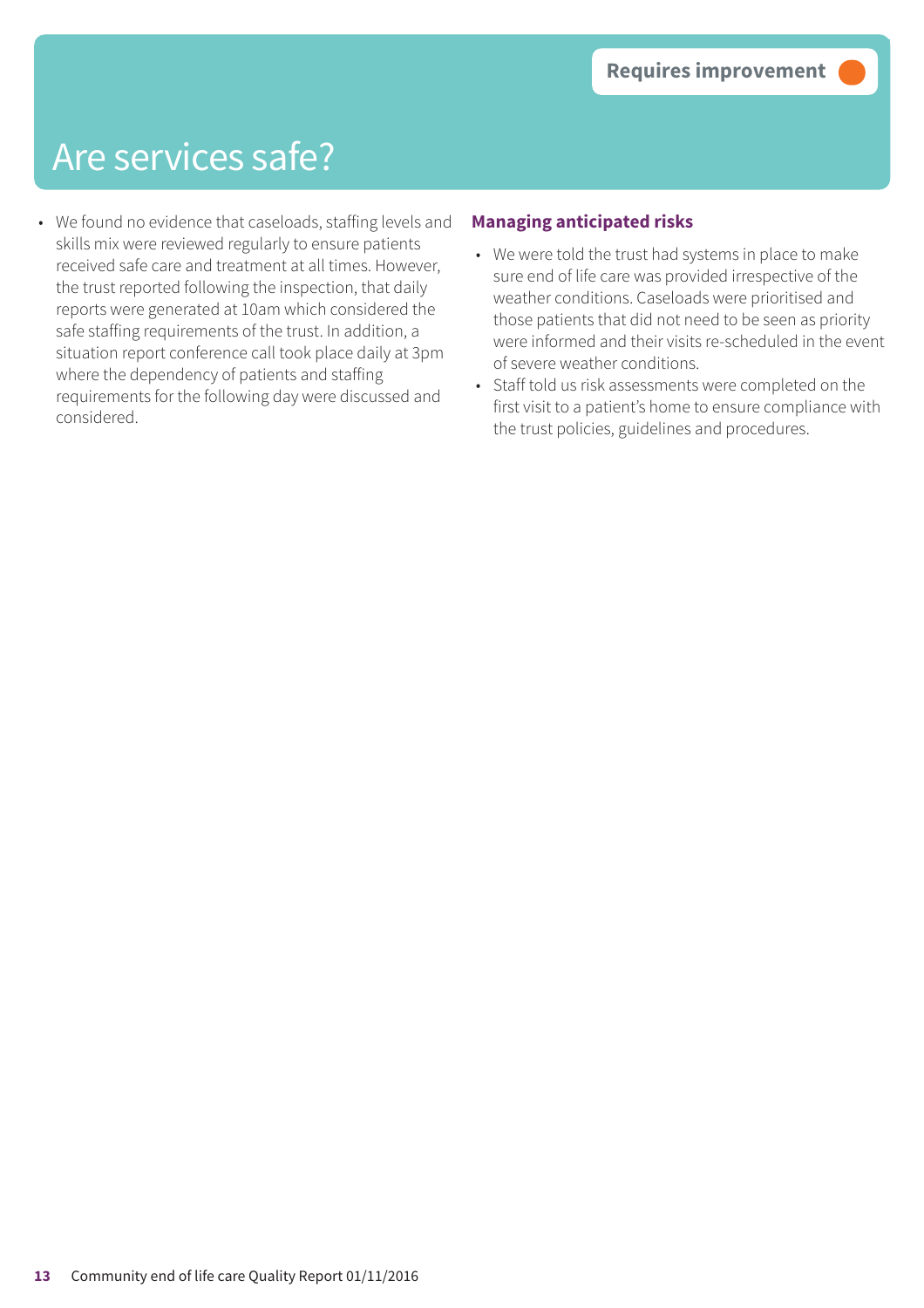By effective, we mean that people's care, treatment and support achieves good outcomes, promotes a good quality of life and is based on the best available evidence.

#### **Summary**

We rated effective as inadequate because;

- Community end of life care was not consistently provided in accordance with national guidelines.
- There were no individualised plans of care specifically for community end of life care patients in the last phase of life that were based on national guidance or evidence based care and treatment.
- There was no replacement of the Liverpool Care Pathway (LCP) following its removal from use in June 2013.
- The community nursing team responsible for end of life care had not fully implemented the five core recommendations for care of patients in the last few days and hours of life as set out in the Department of Health's End of Life Care Strategy 2008.
- The community nursing team had not implemented recommendations of 'One chance to Get it Right' document published by the Leadership Alliance for Care of the Dying People 2014.
- There were no audits nor quality monitoring of patient outcomes in the community end of life care services.
- A training needs analysis for core end of life training had not been carried out in 2015 to identify the training needs for community nursing staff working in the community.
- There was no involvement of the physiotherapy, occupational therapy, dietitian, counsellor or chaplaincy services in provision of community end of life care services.
- Community nursing staff did not always have the end of life care knowledge, skills or experience for their roles caring for end of life patients in the community.

### However;

• Community nursing staff we spoke with demonstrated an understanding of the Mental Capacity Act 2005 and issues around deprivation of liberty safeguards.

### **Evidence based care and treatment**

- Community end of life care was not consistently managed in accordance with national guidelines. Patient's needs were regularly assessed and their preferences identified. However the delivery was not in line with best practice as demonstrated by lack of trust's specialist palliative care input.
- There was no individual plan of care specifically for community end of life care patients in the last phase of life that was based on national guidance or evidence based care and treatment. We saw care plans where an identified problem was recorded as a patient needing end of life care due to diagnosis of terminal illness' and care planning prompts were included such as symptom control, pain management, nutrition and hydration.
- The Department of Health stated that the Liverpool Care Pathway (LCP) should be phased out over 6 to 12 months from July 2013. The LCP was a care pathway covering end of life care options for patients in the final days of life. The community nursing team had not developed the replacement of the LCP following its removal from use.
- The community nursing service had not fully implemented the five core recommendations for care of patients in the last few days and hours of life as set out in the Department of Health's End of Life Care Strategy 2008. It had also not implemented recommendations of 'One chance to Get it Right' document published by the Leadership Alliance for Care of the Dying People 2014. Most of the community end of life care documentation was in draft and yet to be embedded into the community end of life care services.
- Staff were aware of the Advanced Care Plan (ACP) but we did not see any evidence of its use. ACP is a key part of the Gold Standards Framework Programmes. It should be included consistently and systematically so that every appropriate person is offered the chance to have an advance care planning discussion with the most suitable person caring for them.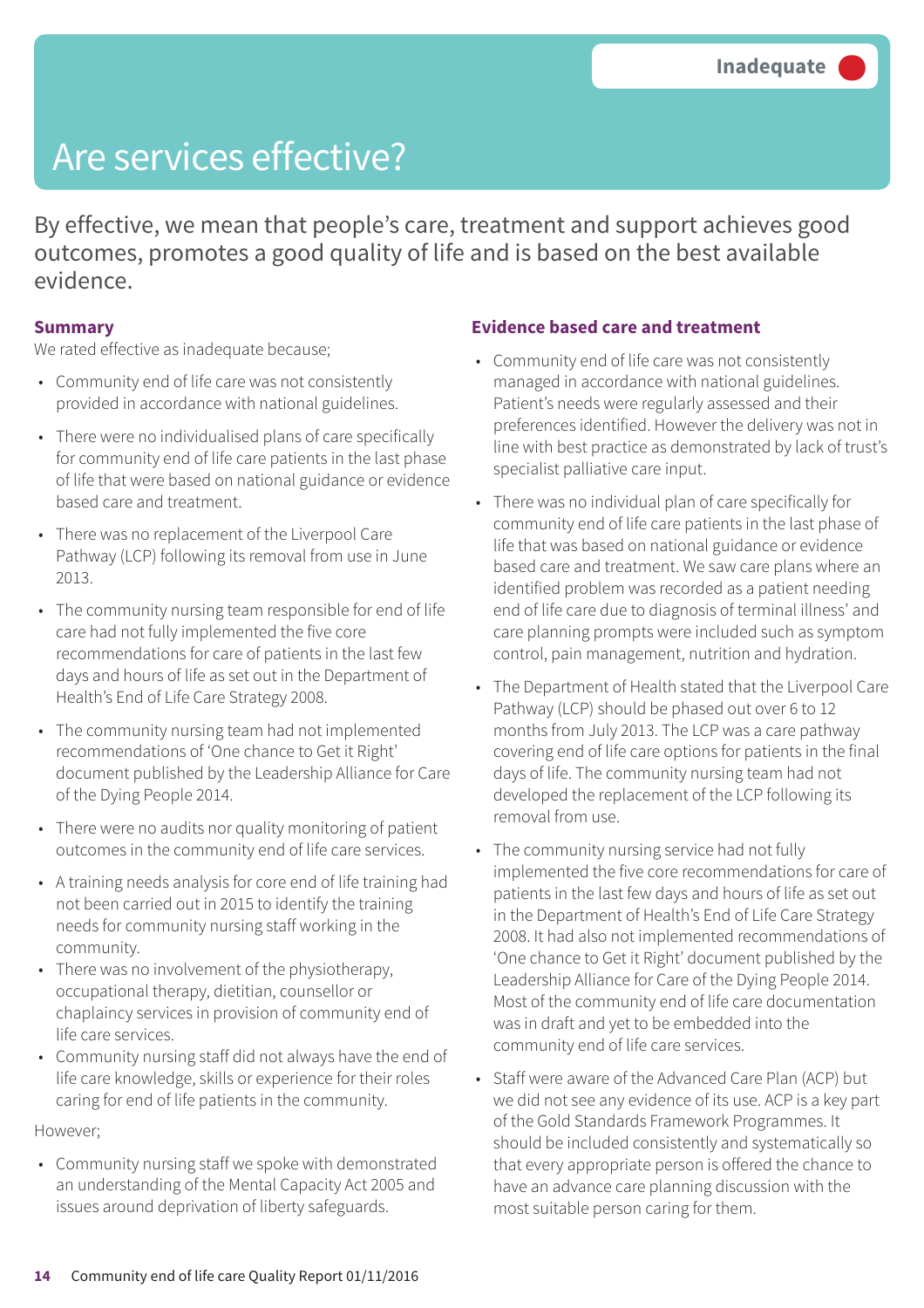- Advance Care Planning is a tool for improving care for patients nearing the end of life and of enabling better planning and provision of care. It helps patients to live and die in the place and the manner of their choice. The main goal in delivering good end of life care under ACP was to be able to satisfy patients' wishes, needs, aspirations and preferences and deliver care to meet these needs.
- The community nursing team had not participated in key national audits (e.g. NICE QS 13) to benefit from comparing its performance with other trusts.

#### **Pain relief**

- Patients we spoke with told us their pain was well managed and staff responded to their request for additional medicines when they were in pain. We did not see patients in pain and patients and relatives told us their pain was "well managed" by community nursing staff whom they described as "very responsive".
- Where appropriate, patients had syringe drivers which delivered measured doses of medicines at pre-set times and intervals. We were told that all qualified nursing staff were trained in the use of syringe drivers, however due to the higher number of nursing staff turnover, vacancies and the high usage of agency nursing staff, there were a number of agency nursing staff who would not necessarily have attended syringe driver training. A community nursing team leader told us if this was the case, only nursing staff with syringe driver training would be assigned to attend the needs of patients on syringe driver infusion.
- Staff told us there were adequate stocks of appropriate medicines for end of life care and these were available when needed both during the day and out of hours. Anticipatory medicines were available in patients' homes where it had been identified they may require medicines to manage their symptoms quickly in the near future.
- These anticipatory drugs were prescribed in advance to allow for management of any sudden changes in patients' pain and other symptoms. Anticipatory drugs (which can alleviate and minimises pain and symptoms associated with end of life) were available at all times.

• We observed staff assessing patients' pain levels and responding quickly and appropriately, to provide pain relief if they identified the patient was feeling pain or discomfort.

### **Nutrition and hydration**

- During home visits, we saw the use of the malnutrition universal screening tool (MUST). MUST risk assessments were undertaken to identify patients at risk of malnutrition. Where required, food and liquid intake was recorded and patient weight was monitored. However there was no dietitian input in the nutrition and hydration assessments of community end of life care patients.
- The community end of life care patient documentation included an assessment of patient's nutrition and hydration status and guidance about the patient's choice to eat and drink, even if they had swallowing difficulties.
- During the home visits we attended, we saw staff spent a significant amount of time during the visit reviewing and discussing patients' needs including nutritional needs. All the patients and relatives we spoke with felt the patient's nutrition had been managed appropriately.
- There was a strong culture of meeting comfort requirements at the end of life and staff we spoke with were clear that nutrition and hydration needs were led by the patient's view of their nutritional needs.

#### **Patient outcomes**

- We were told the trust supported patients to achieve their preferred place of death either through rapid discharge to home, hospice or nursing home or by ensuring appropriate end of life care for patients who wished to die at the hospital. However, there was no written evidence or data to indicate the number of patients who were supported to die at their preferred place of choice. We requested this data but the trust was not able to provide it.
- The National Bereavement Survey (VOICES) was conducted by the Office for National Statistics on behalf of the Department of Health. The aims of the survey was to assess the quality of care delivered in the last three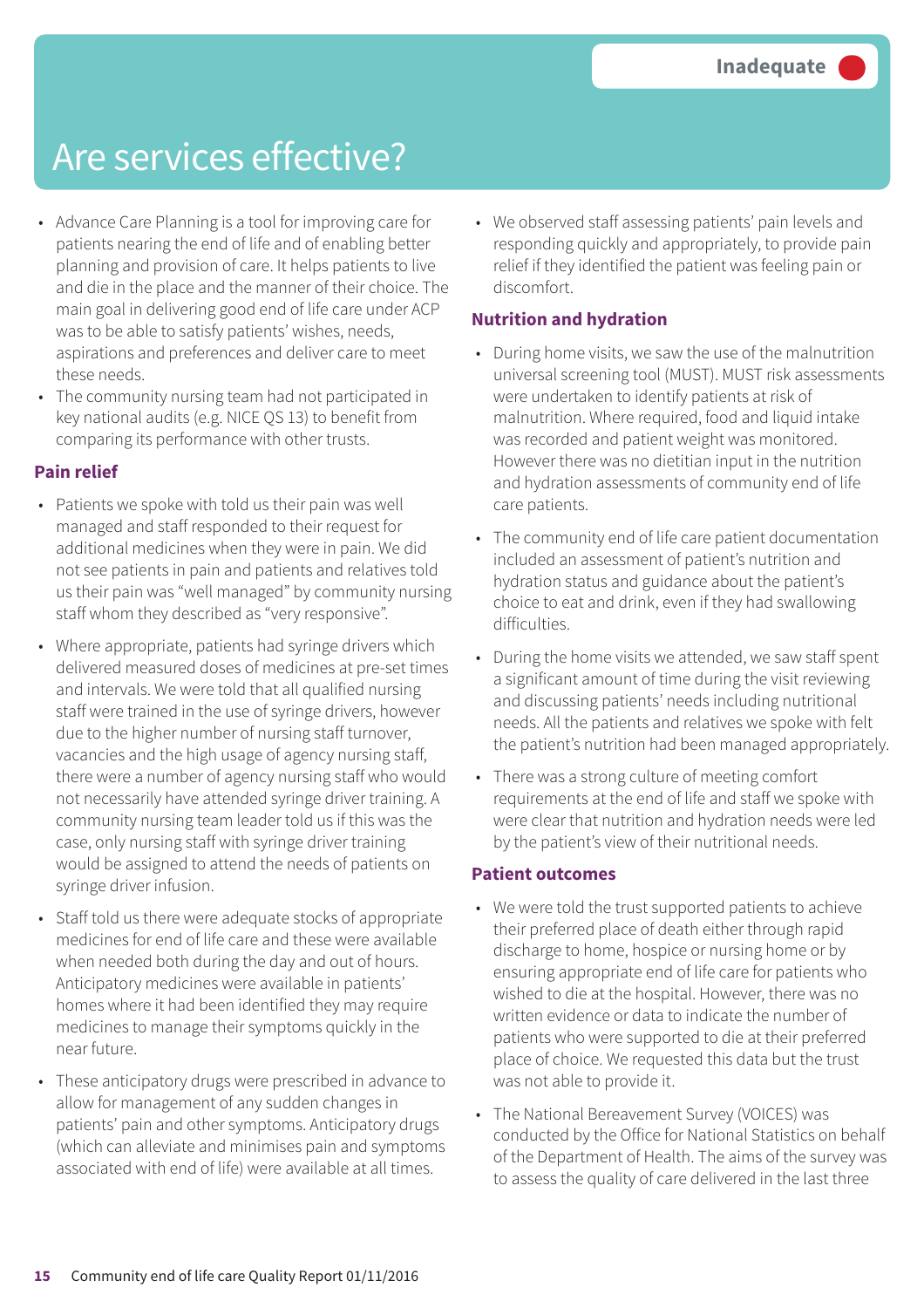months of life for adults who died in England and to assess variations in the quality of care delivered in different parts of the country and to different groups of patients.

- The trust leads for end of life care told us there were gaps in the integration of the two services (acute and community), and work was in progress for the integration of the two end of life care services. The director of nursing (DON) was the trust lead for end of life care and was based at the acute trust site. However the DON had no input in the community end of life care
- There were no clinical audits and quality monitoring of end of life care patient outcomes. We were told that was an area the community nursing team were planning to address in future.
- We asked nurses in all the community locations we visited what end of life care planning tool they were using in replacement of the Liverpool Care Pathway (LCP) which was withdrawn from use in June 2014. We were told they were using the general community nursing care plan format to produce individualised community patient care plans instead which would specifically address end of life care needs.
- We were told the Clinical Commissioning Group (CCG) had developed patient centred end of life care communication tool called the 'The Yellow Book' which was seen in patient's homes; however this had not been widely used and not completed fully by all community nurses. We were told "The Yellow Book" was a kind of end of life care communication tool, which was designed to help healthcare professionals, patients and relatives to document patient's wishes, aspirations and plan for care at an early stage. This meant end of life patients had an information and an opportunity to consider their wishes and to enable staff to plan the care pathway from an early stage of their end of life journey. The book is meant to be with the patient wherever they are going, however, this was yet to be embedded across the community end of life care service across all the trust's community locations.

#### **Competent staff**

• As with mandatory training, we were concerned at the lack of formal records of training completed by individual members of staff.

- We were told community nurses could access external study days if they wished, but because of staffing constraints, it was difficult for them to access and attend these. There were no educational resources to support community nursing teams in end of life care situations.
- We found there were no training or development programs on palliative/end of life care for the community nursing staff working with end of life care patients. However, following the inspection, the trust told us that the Trinity Hospice provides training to the Trust on palliative care. Also, there were no psychology, bereavement, breaking bad news or multidisciplinary teaching and learning programs for community staff caring for end of life patients.
- Even though there was no formal end of life training programmes for community nursing staff, the lead nurse told us they encourage staff to update their skills, knowledge and experience in palliative and end of life care through ad hoc training provided by the local hospice. There was no record of how many staff were able to undertake such ad hoc training/study days. Most of the community nursing staff told us they weren't able to take up these offer of ad hoc training due to staffing shortages.
- Community nursing staff told us they had received training in the use of syringe drivers and that there was a syringe driver resource folder available in their offices. However, no training record was available to confirm that this training had taken place.
- A training needs analysis for core end of life training had not been carried out in 2015 to identify the training needs for community nursing staff. Core end of life care training currently included syringe driver training for registered nurses, advance care planning and the use of treatment escalation plans, verification of expected death and training around the five priorities of care for the dying patient.
- We found there were no formal clinical supervision arrangements for the community nurses providing end of life care.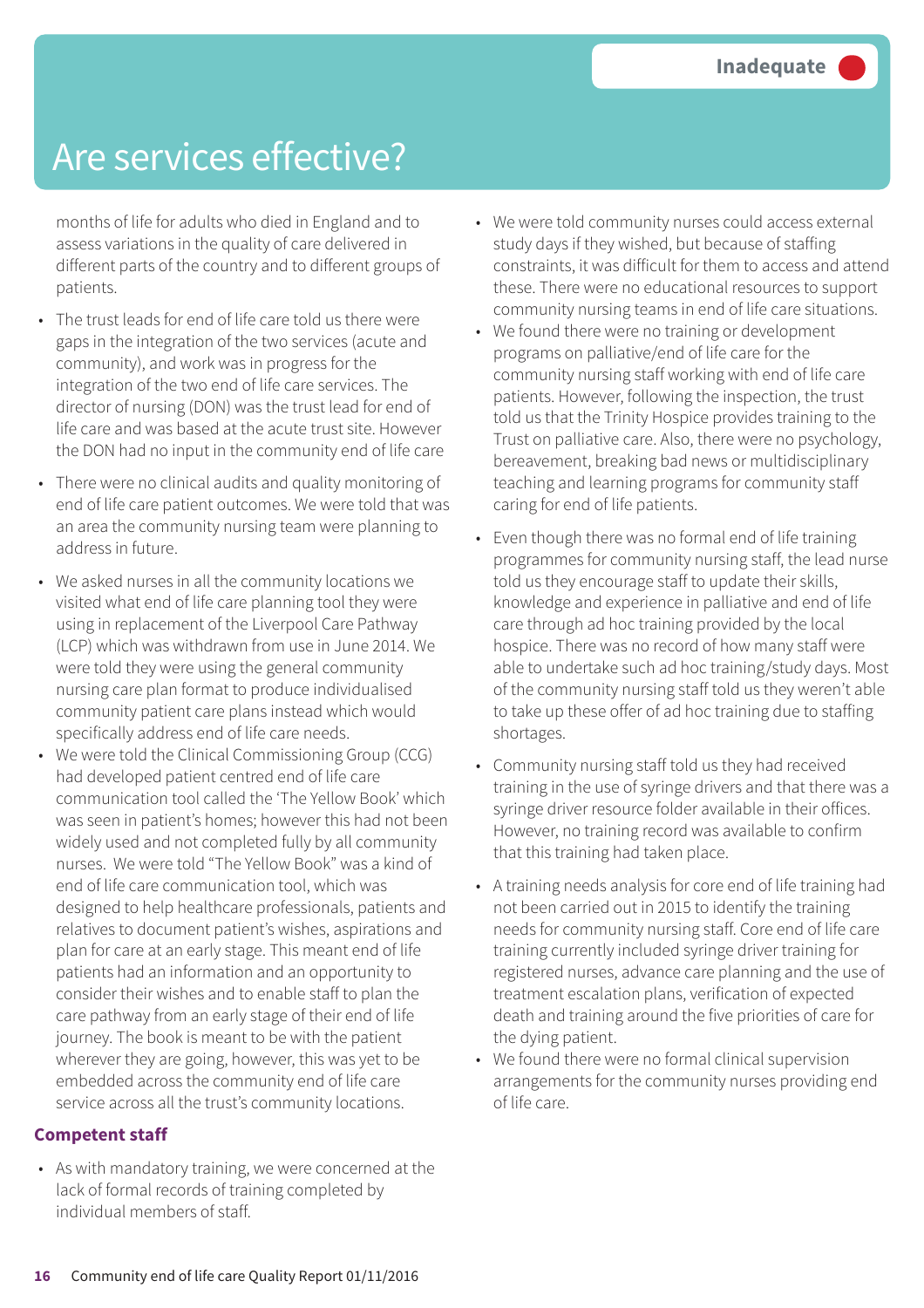#### **Multi-disciplinary working and coordinated care pathways**

- The community nurses told us they had developed effective working relationships with GPs and they communicated in person, by phone or by fax if a patient was assessed as approaching the end of their life.
- There were no evidence of MDT meetings within the community nursing teams during the inspection, with regard to end of life care services. However, following the inspection, the trust told us that the community nursing team had access to a weekly MDT to discuss specific patients with identified risks. Minutes of MDT meetings in the last year were submitted after the onsite visit.
- We were also told the community nurses worked well with the coordination centre to provide support to community end of life care patients who were been fasttracked home.
- The end of life care nurse had established a good working relationship with the coordination centre staff in facilitating fast track discharges for patients to their preferred place of death.
- There was no evidence of involvement of the physiotherapy, occupational therapy, dietitian, counsellors and chaplaincy services in community MDT for end of life care patients.
- There was no interaction between the acute end of life care team and the community nursing team providing end of life care and no attempt had been made to develop, establish or implement one.

#### **Referral, transfer, discharge and transition**

- Community end of life care patients were referred and transferred appropriately between services. Community nursing staff told us patients could be referred to the hospices or to the hospital (with appropriate support from the community nursing team) when they were being transferred from the community to the acute hospital for symptom control and management.
- Community nurses were involved in the planning of discharges to an alternative place of care. This process involved the support of the coordination centre as well as other agencies in providing end of life care to patients at home or in their preferred place of choice.

• There were clear referral pathways from acute to community and vice versa. We were told there was a discharge pathway which included a rapid discharge procedure for patients approaching end of life care who had expressed the wish to die in a different care setting. We saw evidence that patients were being discharged using the fast track process through the coordination centre to their preferred place.

#### **Access to information**

- The community nursing team kept all their records of contact with patients in a blue folder in the patient's home, along with any assessments they had completed, for ease of access by other nurses caring for the patients. In some homes, there were 2 sets of folders, a yellow folder and a blue folder, and these could sometimes be confusing for nurses as to which record they were to use to document their interventions, especially for agency and bank nurses. Most of the yellow folders we reviewed were completed, a majority of advanced care planning records had not been completed in the records reviewed. The blue folders were for normal community nursing documentation and the yellow folder was meant for end of life care patients.
- The community nursing staff kept a record of their first assessment and basic patient details for each patient in their own office location. The initial assessment and all other records were written in the blue folder and kept in patients' homes.

### **Consent, Mental Capacity act and Deprivation of Liberty Safeguards**

- Community nursing staff we spoke with demonstrated an understanding of the Mental Capacity Act 2005 and issues around deprivation of liberty safeguards.
- We reviewed 18 sets of patient notes and all of them contained 'Do Not Attempt Resuscitation' (DNACPR) forms, which were accurately completed and kept at home in the patient's notes. We saw evidence that staff had discussed these with patients and their families.
- Community nurses we spoke with were able to discuss decisions around resuscitation. This included discussion with the patient and family members.
- We observed verbal consent being obtained for invasive procedures and was clearly documented by the nurse carrying out the procedure.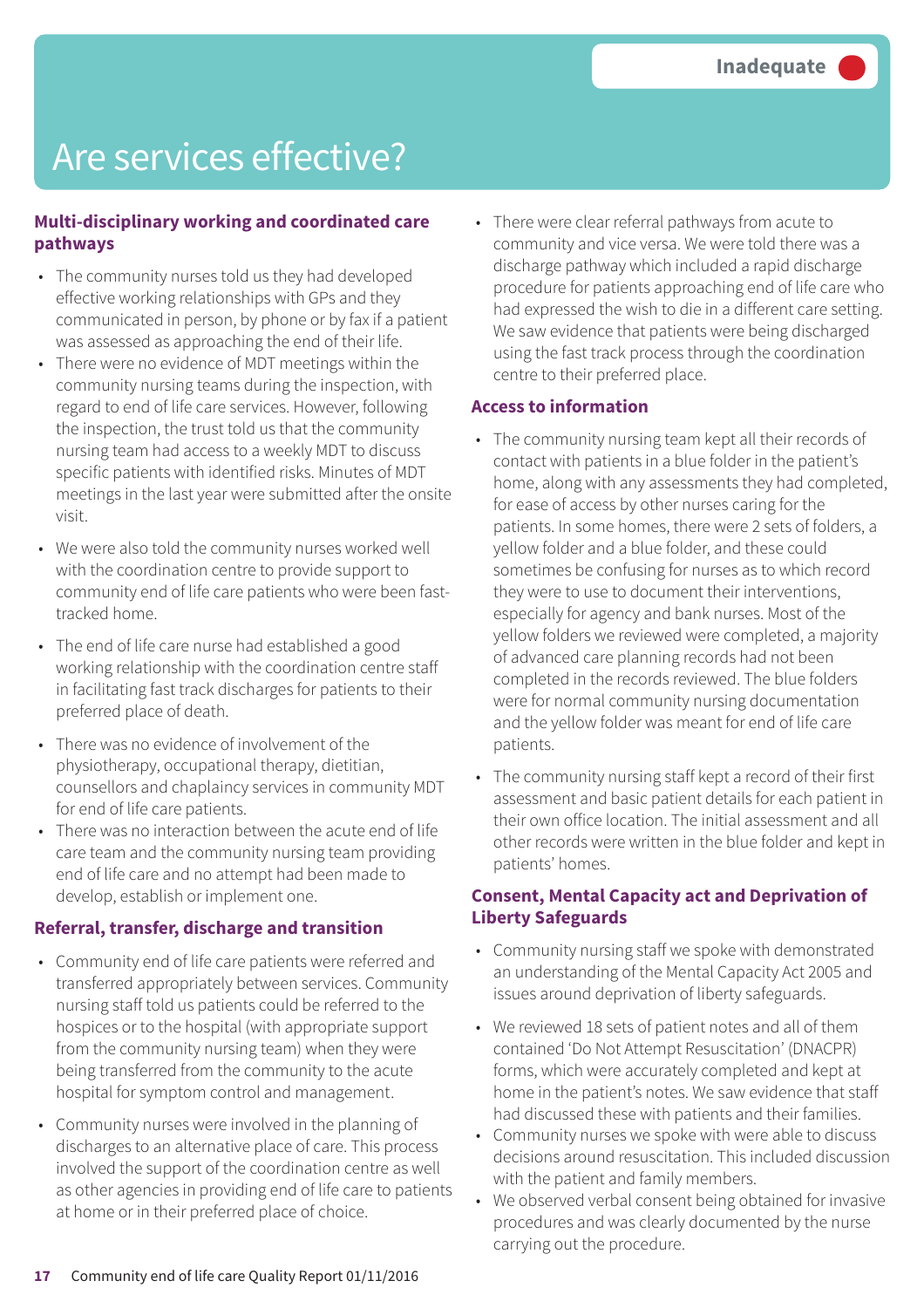• Nursing staff told us where possible they gained the patient's consent in planning treatment and care. We saw evidence in patient's notes to support this. A patient

we spoke with told us that staff sought their consent in sharing information and discussing treatment and that staff had ensured the patient was fully aware of their care and treatment.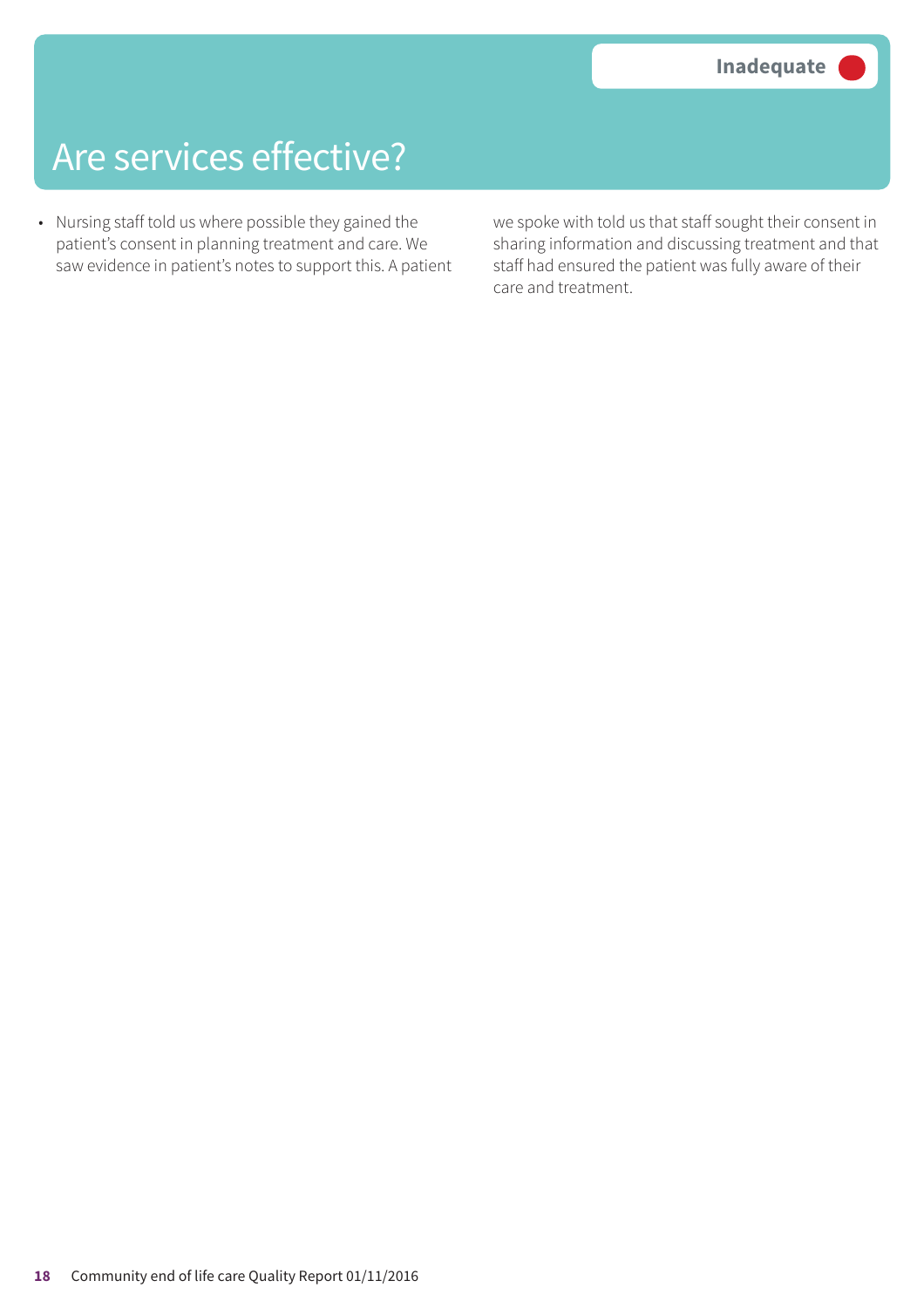# Are services caring?

By caring, we mean that staff involve and treat people with compassion, kindness, dignity and respect.

#### **Summary**

We rated caring as good because:

- We observed community nursing staff caring for end of life care patients in their own homes with dignity, respect and compassion.
- Community nurses treated patients gently and checked their comfort at various stages of care and treatment.
- Community end of life care patients we spoke with and those close to them told us they were encouraged to be involved in their care. They told us they were routinely involved in decision-making and felt they had sufficient information to understand their treatment choices.
- Families and relatives we spoke with told us staff were caring and had provided them with emotional support and kept them informed about their loved one's care and treatment.

#### **Compassionate care**

- Patients were treated with kindness, dignity, respect and compassion while they received care and treatment. Community nursing staff understood and respected patients' personal, cultural, social and religious needs, and took these into account. When we undertook home visit with the nurses, we saw that nurses made sure patients' privacy and dignity was respected and closed doors where necessary.
- Community nursing staff respected patients confidentiality at all times with appropriate volumes of conversation. We saw community nurses worked with patients who were experiencing physical pain, discomfort and emotional distress, they provided care to those patients in a compassionate, timely and appropriate way.
- We observed members of the community nursing team interacting with a patient and their family. They had a good rapport with the family and responded to them with a caring attitude.
- During the inspection we visited a patient in their own home with the community nurse. The patient's daughter was present. The daughter and the patient told us they were pleased with the care they received from the community nurses.
- Patients and their families we spoke with told us the care they had received was "fantastic" and that the nurses went "above and beyond the call of duty to make them feel valued and respected". Relatives we spoke with gave us examples of where staff had gone beyond their role to provide compassionate care to patients.
- Patients were encouraged by nursing staff to create a memory box and to think about other considerations regarding their last days and hours of life. We observed a patient having a discussion with a palliative care nurse about creating a "memory box" for their loved ones.

#### **Understanding and involvement of patients and those close to them**

- Patients we spoke with told us they felt involved in their care and treatment. Their families and carers told us they also felt involved. One family member told us nursing staff had fully explained the care and prognosis of their loved one.
- We observed interaction between the nurses and family members of a patient who was receiving end of life care. The community nurses worked hard to help relatives understand what was happening and what the patients preferred plan of care was.
- All patients we spoke with were able to describe conversations they had had with the nursing staff about their wishes and priorities for the last days and hours of their life. However, some did not know if they had an advanced care plan to support their end of life care.
- We observed discussions between patients and staff about options for alternative pain medication and other suggestions to make the patient more comfortable. Community nursing staff told us where possible family members were always involved in these discussions.
- All the relatives and patients we spoke with were positive about their involvement and understanding in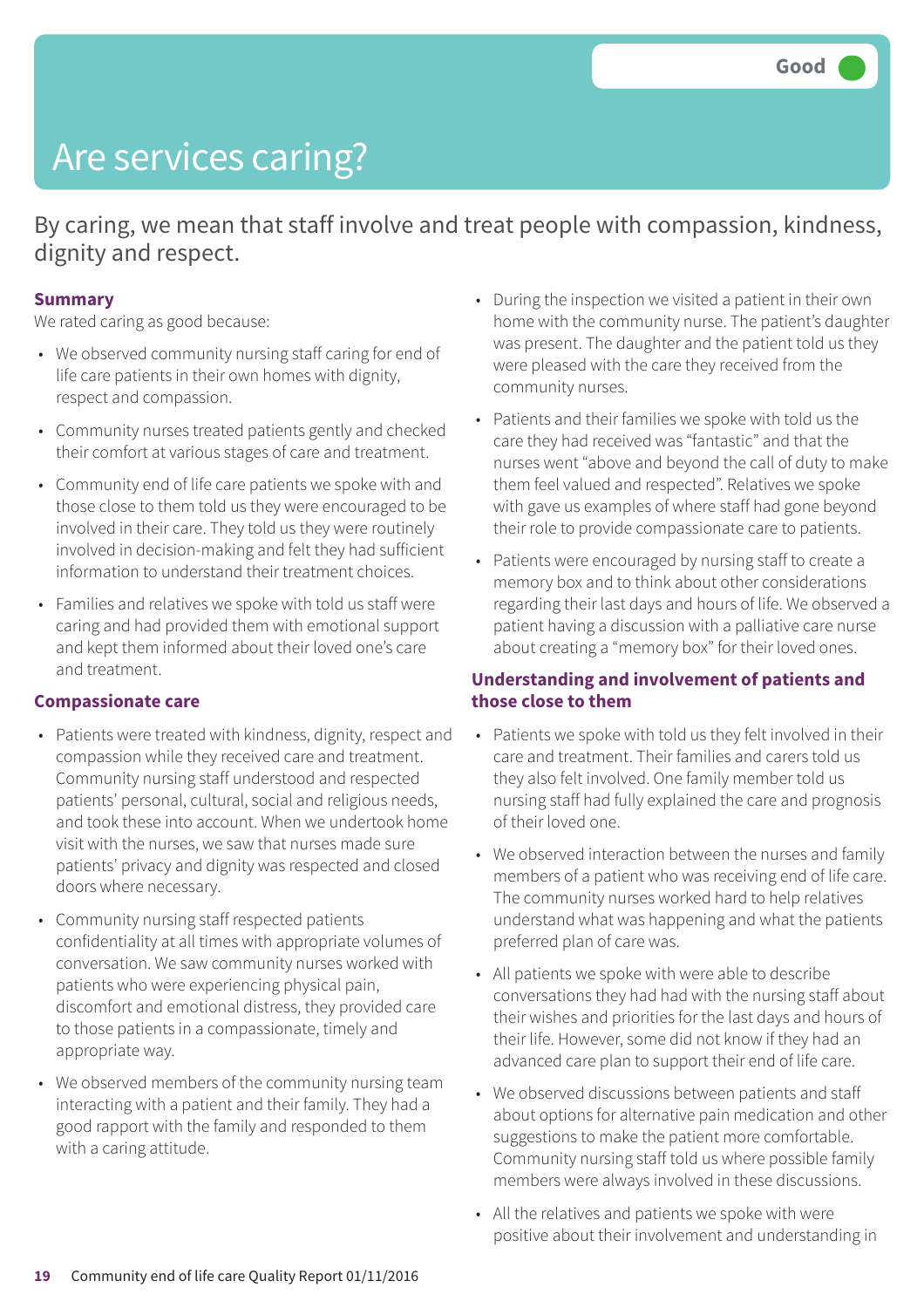### Are services caring?

the care and the decisions that were needed to be made. We were told several times that the nurses were excellent at communicating and ensuring they had the information they needed.

- Relatives commented about the honesty of the community nursing staff and how sensitive information was communicated to them in clear terms. Relatives described how they had full and open discussions with nursing staff about the care and treatment provided to their loved ones.
- We spoke with members of one family who explained how the nurses explained to them care in the last days of life and the documentation they would be using to ensure the best care possible was provided.
- The interactions we saw between staff, families, and people using the service were kind and professional. We received highly positive comments from patients about services received from the community nursing staff.

#### **Emotional support**

• Community nursing staff demonstrated they understood the impact a person's care and condition had on their wellbeing and their relatives. Patients and relatives told us how the nursing staff were supportive, understanding and listened to their concerns. We observed a community nurse providing reassurance and compassionate advice to two patients, both of whom were distressed about their treatment and prognosis.

- Nursing staff told us they felt they generally had the time to spend with patients and provided them with the emotional support to meet their needs. We observed community nurses assessing people's emotional needs as a matter of routine when visiting them at home.
- There was no chaplaincy support for patients receiving end of life care in the community. Community nursing staff we spoke with told us patients and their families had to arrange this privately if needed.
- Patients and relatives were given appropriate support and information to cope with their care and treatment. One relative explained how they had been supported emotionally by one of the nurses when they had become very distressed during their first visit.
- Community nursing staff developed trusting relationships with patients and their relatives by working in an open, honest, transparent and supportive way. Throughout our inspection we saw that nursing staff were supportive and responsive to the emotional needs of patients and their relatives.
- During the home visits we saw community nurses took an active interest in the patient's social needs and made suggestions to assist patients to continue to engage in social activities even when the symptoms of their illness may have restricted them.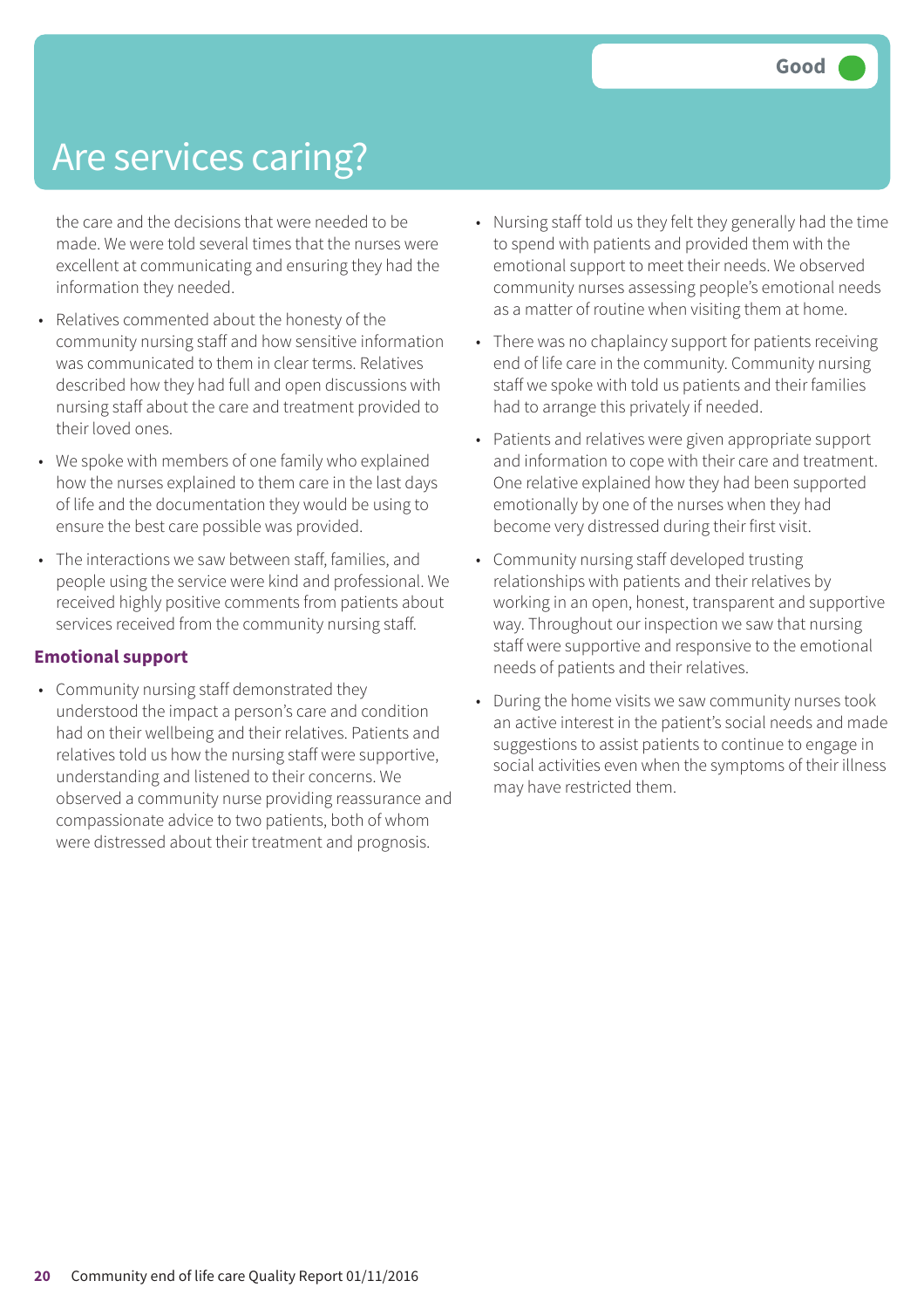### Are services responsive to people's needs?

By responsive, we mean that services are organised so that they meet people's needs.

#### **Summary**

We rated responsive as requires improvement because;

- Due to the shortage of experienced and skilled community nursing staff, the community end of life services were planned simply to get round those patients that needed basic nursing care using newly qualified and agency nurses.
- There were no equality and diversity champions within community nursing services to support staff.

#### However;

- Fast track discharge procedures were embedded into the community end of life care service and were managed through the Coordination Centre.
- There was evidence of emergency care plans and treatment escalations plans in use and these were embedded in practice.

#### **Planning and delivering services which meet people's needs**

- The community nursing team told us it was hard to deliver a service plan because it was difficult for them to get the acute end of life care leadership to engage with them to plan community end of life care services.
- Patients with end of life care needs were referred to the community nursing team by their GPs or from an acute hospital. Patients who were referred to the community nursing team either due to the end of life care needs or due to co-morbidities were supported by the general community nursing staff.
- There was no medical consultant led multidisciplinary team which provided end of life care to patients in their own homes. End of life care services were provided to patients by generalist community nurses.
- We observed care being delivered in the community. We saw nursing staff made every effort to ensure that people's needs were met, including medicines being delivered, equipment being provided and support for relatives being provided by the community nursing staff.

#### **Equality and diversity**

- We saw that all patients receiving end of life care were treated as individuals. The community nursing team management told us equality and diversity training was delivered to all staff during induction and then as part of the trust mandatory training programme.
- There were no equality and diversity champions within community nursing services to support staff.
- Community nursing staff were open about providing care for patients from different cultures. They said that every individual was different and that they approached situations with sensitivity to their needs.
- We were told by the community nursing team leadership, that they had difficulty accessing translation and interpreting services for community end of life patients. There were no information, posters or signs to indicate that translation and interpreting services were available either. The service relied on family members for assistance in interpreting and translating.

#### **Meeting the needs of people in vulnerable circumstances**

- The community nursing team provided end of life care patients with generic-format care plans tailored to meet patients' end of life care needs. Patients and family members we spoke with told us that their care was individualised and we observed discussions around care and treatment decisions that demonstrated personalised care and treatment.
- Emergency care plans and treatment escalation plans were all seen to be in use and embedded in practice. The wishes, choices and beliefs of individuals were seen to be incorporated into all care plans and we saw good evidence of recorded discussions with patients and their families about their care at the end of life.
- End of life care patients living with dementia were assessed early and their treatment planned and supported by the CNS from the hospice. Community nursing staff had support and advice from a link nurse for people living with dementia and those with learning disability.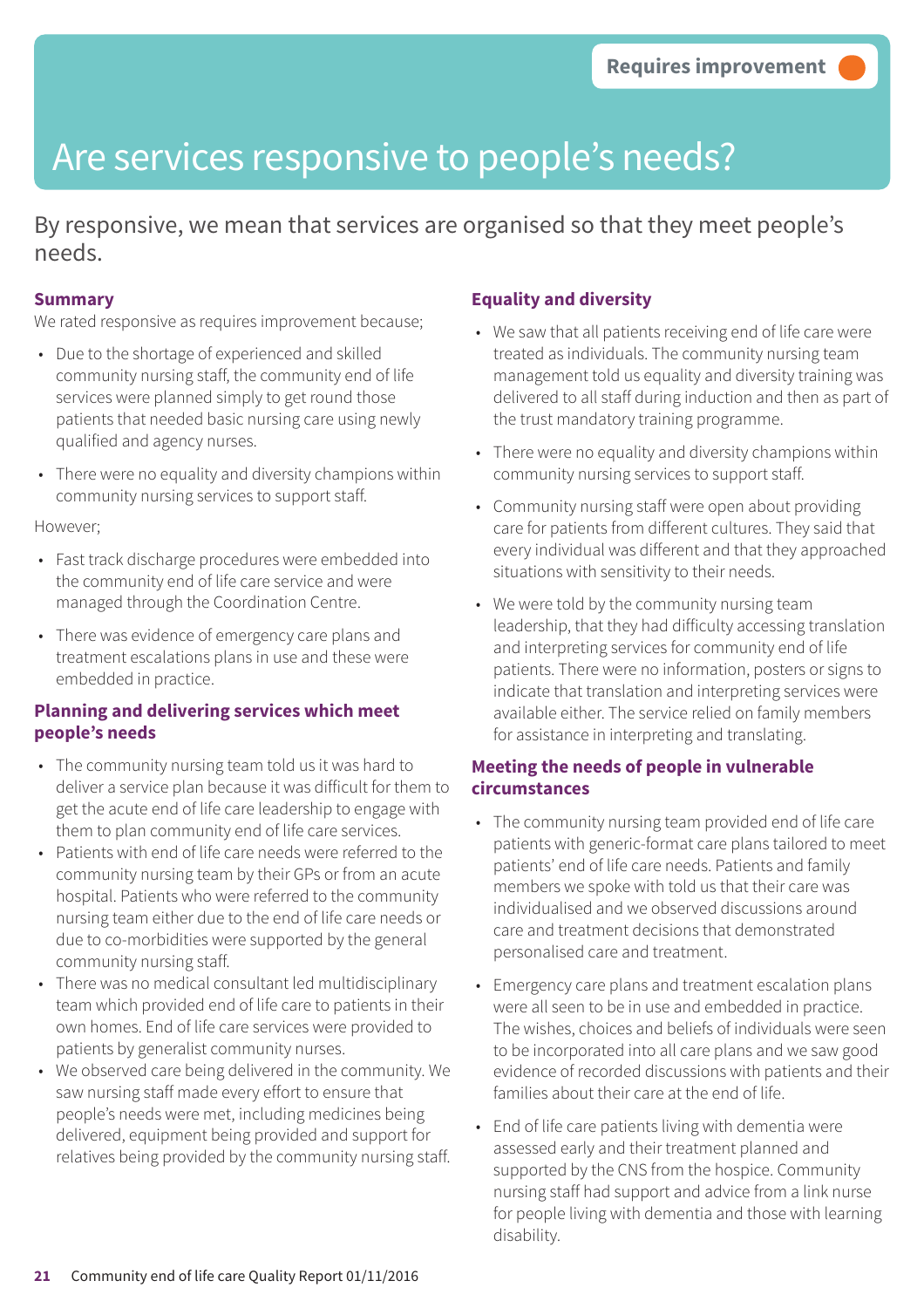### Are services responsive to people's needs?

- There was recognition by the nursing staff that an individualised approach was needed to support patients living with dementia as well as those with learning disability when they approached the end of life. There was also awareness that time was important to ensure patients' needs and choices were identified before there was a loss of capacity and so sensitive discussions were undertaken.
- A priority for the community nursing team was to develop good quality end of life care based on the wishes and preferences of the individual and to improve care for end of life patients in the community. This included support to people in vulnerable circumstances.

### **Access to the right care at the right time**

- Referrals for end of life care were prioritised based on assessed patient needs and daily work activities. Patients and relatives consistently reported that the community nursing teams were able to respond quickly to their care needs.
- Community nursing staff visited patients in the morning, prioritising patient's appointments to meet their needs. Community nurses visited patients who were poorly and needed care and treatment first. Appointment times were agreed with the patient. If a patient required two visits, these were arranged by the community nurse time of visit was agreed with the patient.
- We were told that the community nursing teams completed all urgent and routine assessments and were above the target set by the trust. We requested data about this performance target for end of life care patients, but none was available from the community nursing team. The trust did not have data relating to patients receiving end of life care.
- Fast track discharge procedures were embedded into the end of life care service and were managed through the coordination centre. Wherever possible patients would be transferred home from hospital within a day, if

that was their wish, when it became apparent that care at home was appropriate or that no further interventions were available at the hospital. The coordination centre arranged for patients to go home with the required equipment and package of care needed for the patient.

• The service was piloting a new community end of life care services process, jointly with Wandsworth Council and Trinity Hospice, to facilitate discharge to the patient's preferred place of death. A band six nurse role was established, called a palliative care nurse , to work alongside the existing community nursing team structure five days a week. The role had three functions: to support all patients and carers of community end of life patients, to support the rapid discharge pathway by ensuring key equipment was provided to patients prior to discharge from acute to community teams and to follow patients home to provide ongoing support.

### **Learning from complaints and concerns**

- We were told community end of life care services received few complaints within the last year, and were given an explanation of the how complaints received were handled. However we were not provided with the exact number of complaints received nor were we able to review how the complaints were handled.
- All staff preferred to deal with issues immediately and endeavoured to diffuse the situation before it escalated. They spoke to patients either over the phone or directly in a face to face meeting. The trust had a policy which set out how complaints should be dealt with and timescales for responding to complaints.
- We were told that themes from informal complaints were analysed and discussed at weekly team meetings. Action plans and learning from complaints were discussed at those meetings. Staff explained that issues discussed in the weekly team meetings were to share the complaint and to see if lessons could be learnt and action plans and learning from complaints agreed.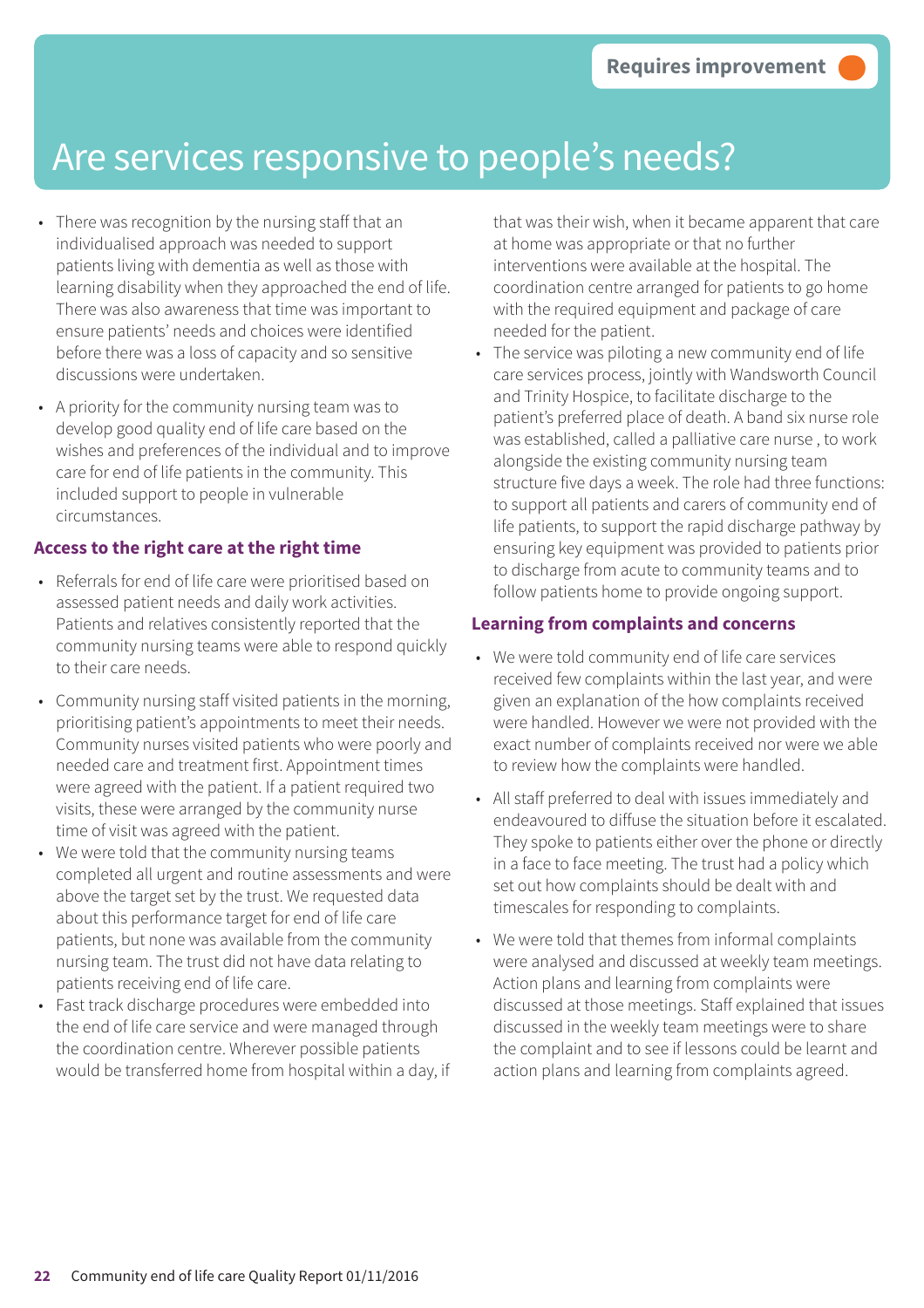### Are services well-led?

By well-led, we mean that the leadership, management and governance of the organisation assure the delivery of high-quality person-centred care, supports learning and innovation, and promotes an open and fair culture.

#### **Summary**

We rated well-led as inadequate because;

- Systems or processes were not sufficiently established or operated effectively to ensure the trust was able to assess, monitor and improve the quality and safety of community end of life care services.
- The corporate management was not effectively managing and monitoring the community end of life care service.
- Community end of life care had no influence within the acute management structure and there was a lack of both strategy and resources which compromised the service's sustainability.
- There was no governance structure which supported community end of life care services.
- Many staff we spoke with in different roles, although committed to their patients felt disconnected and undervalued by the trust.
- All community nursing staff we spoke with said they felt confident about speaking up and raising concerns with their line managers. However community frontline managers told us they felt their voice was not heard by senior management in the trust.

#### **Service vision and strategy**

- The chief nurse was the board member responsible for community end of life care services and the trust told us following the inspection, that a non-executive director had recently been nominated to take responsibility for community end of life care. Following the inspection, the trust told us that an end of life strategy had been developed**.**
- The service received specialist input and support from the local hospice in relation to specialist end of life care support, but it was unclear how the service was planning to develop strategically and there was no

service level agreement with the local hospice for the provision of that specialist services or the support they were providing for community nursing team providing community end of life care.

- There was no clear community end of life care strategy in operation or evident in how the acute and community services would work together to ensure quality improvement in end of life care for patients in the community.
- The community nursing team did not have a community end of life care strategy to implement the requirements of the national strategy and the 2011 National Institute for Health and Care Excellence (NICE) guidelines on end of life care. The acute end of life strategy did not reflect on the community end of life services.
- The trust's lead for end of life care, who had responsibility for community end of life care across the trust, told us the remit of the end of life care committee was to standardise the trust's approach to end of life care between the acute and the community and to provide integrated care between the community and the hospitals. However, we found no evidence of this in practice.

#### **Governance, risk management and quality measurement**

- There was no non-executive director (NED) with specific remit and interest in the development of community end of life care services.
- There were no systems in place to facilitate governance meetings in each of the community nursing bases for end of life care. Community nursing staff we spoke with during the inspection and home visits could not identify key priorities for the community end of life care.
- There was no systematic programme of clinical audits to monitor quality of the community end of life care services been provided. There were no arrangements for identifying, recording and managing end of life of risks, along with mitigating actions.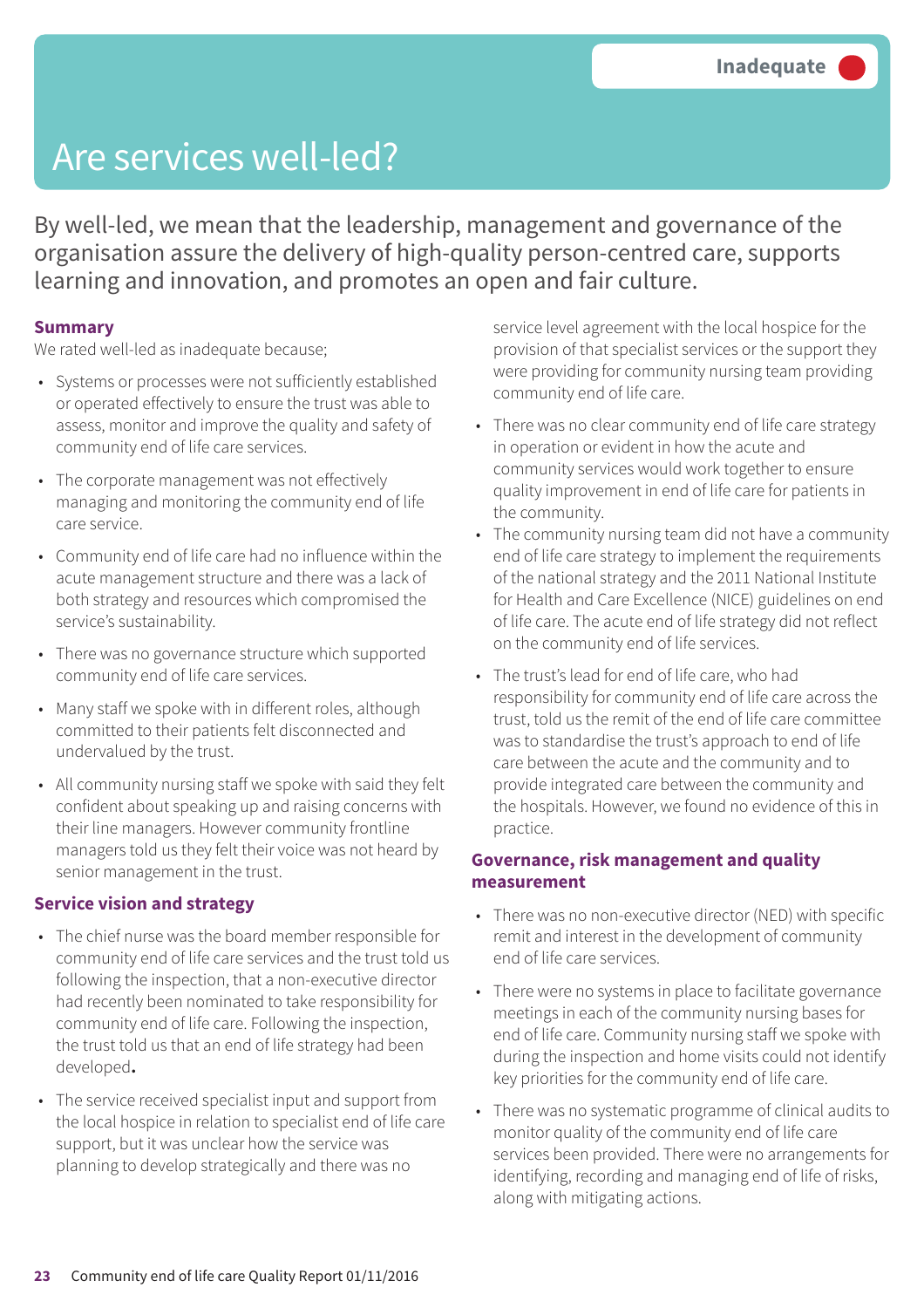### Are services well-led?

- Clinical outcomes relating to community end of life care were not being measured by the community nursing team who had the responsibility for providing end of life care in the community.
- The community nursing team providing end of life care services had not identified the risks of the service and there were no systems to identify where action should be taken in respect to audit improvement, quality monitoring and risk.

#### **Leadership of this service**

- The community end of life service appeared to be led on a day to day basis by a band seven facilitator and a band 6 nurse. The leadership function, reporting and managerial structure of the trust wide lead for community end of life was unclear.
- We found community end of life service delivery depended on two staff, one band seven facilitator and one band six nurse. The band six nurse worked primarily with the coordination centre. These staff had to relate to a number of different area operational managers. We were also told that the two end of life care staff were feeding into the trust end of life work streams, however they were not leading on them and their voices were often not heard. They had no direct influence on strategy, management or commissioning arrangements for the community end of life services.
- The end of life care facilitator and the end of life care nurse we spoke with told us they found their role quite isolating and were not integrated with the acute end of life team.
- Community nursing staff told us they were still seen as being independent of the acute hospital, but they were working hard to integrate within the wider trust, however they felt that this had been a difficult transition at times.

#### **Culture within this service**

- There was no engagement between the acute end of life care team and community nursing team to plan and deliver an integrated end of life care service for patients.
- There was a culture of good quality generalist end of life care services within the community. Community nursing staff we spoke with were enthusiastic about the care

they delivered. We saw that the nursing staff were proud of the service they delivered and there was a culture of sharing feedback from family and friends of patients who died and supporting each other.

- There was a commitment by the community nursing team in ensuring patients and their families were supported as much as possible at the end of life and we saw that staff worked collaboratively with the coordination centre to support this.
- Community nursing staff were aware of the need to support each other after a death of a patient. The community nursing team organised a debrief for nurses involved with difficult deaths.
- There was evidence that the culture of end of life care was centred on the needs and experience of patients and their relatives. Nursing staff told us they felt able to prioritise the needs of patients at the end of life in terms of care delivery.
- Community nursing staff reported an open and caring and supportive culture where they could raise and discuss any concerns with their team and managers. They felt well supported by their managers in all aspects of their work including training and supervision.
- Most of the community nursing staff we spoke with, although committed to their patients felt disconnected and undervalued by the trust, they felt they were not engaged by the trust wide end of life care team. The community nursing team were not aware of the end of life care core service inspection until two weeks prior to the inspection.

#### **Public and Staff engagement**

- There was no formal gathering of views from the public about end of life care and there were no mechanisms to obtain feedback from bereaved relatives. Staff only knew how well they were doing through thank you cards and comments from the bereaved families.
- Community nursing staff we spoke with during the inspection and in focus groups told us they felt marginalised and not actively engaged with the Trust's acute end of life care team and felt unable to share their views with confidence of being listened to. For example, community nursing staff told us they were unable to express their view in relation to the development of community end of life care services.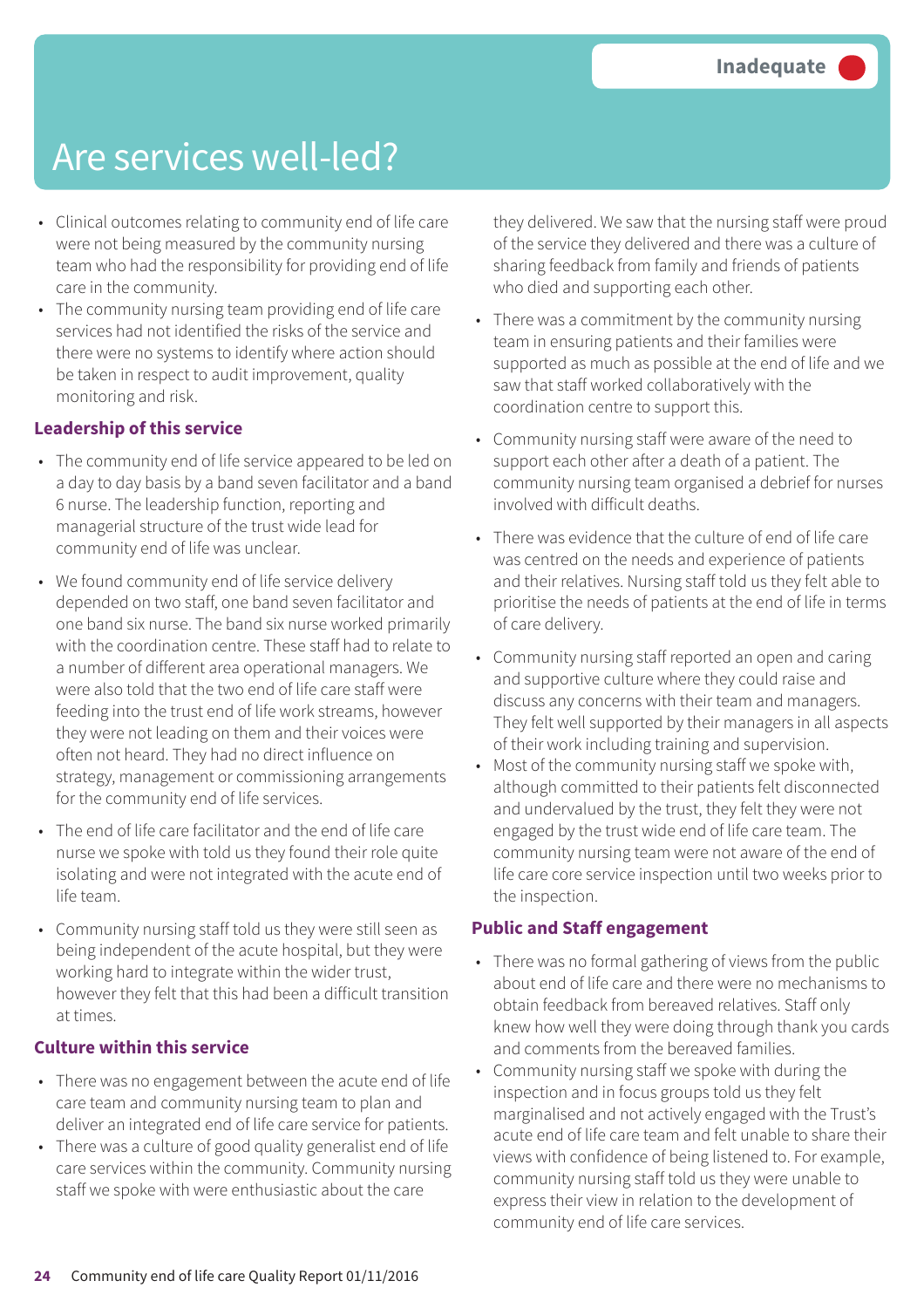### Are services well-led?

• We did not see any evidence of community nursing staff involvement in the development of any end of life care strategy. Community nursing staff told us there was no end of life strategy group specifically for community nursing.

#### **Innovation, improvement and sustainability**

• We saw that the community end of life care facilitator and end of life care nurse were fully involved and

engaged in end of life care in the locality, regularly attending meetings at the coordination centre and working collaboratively with the community nursing team.

• Community nursing staff were positive and focused on how to improve the services for patients and providing a high quality end of life care services despite working in a difficult and challenging environment.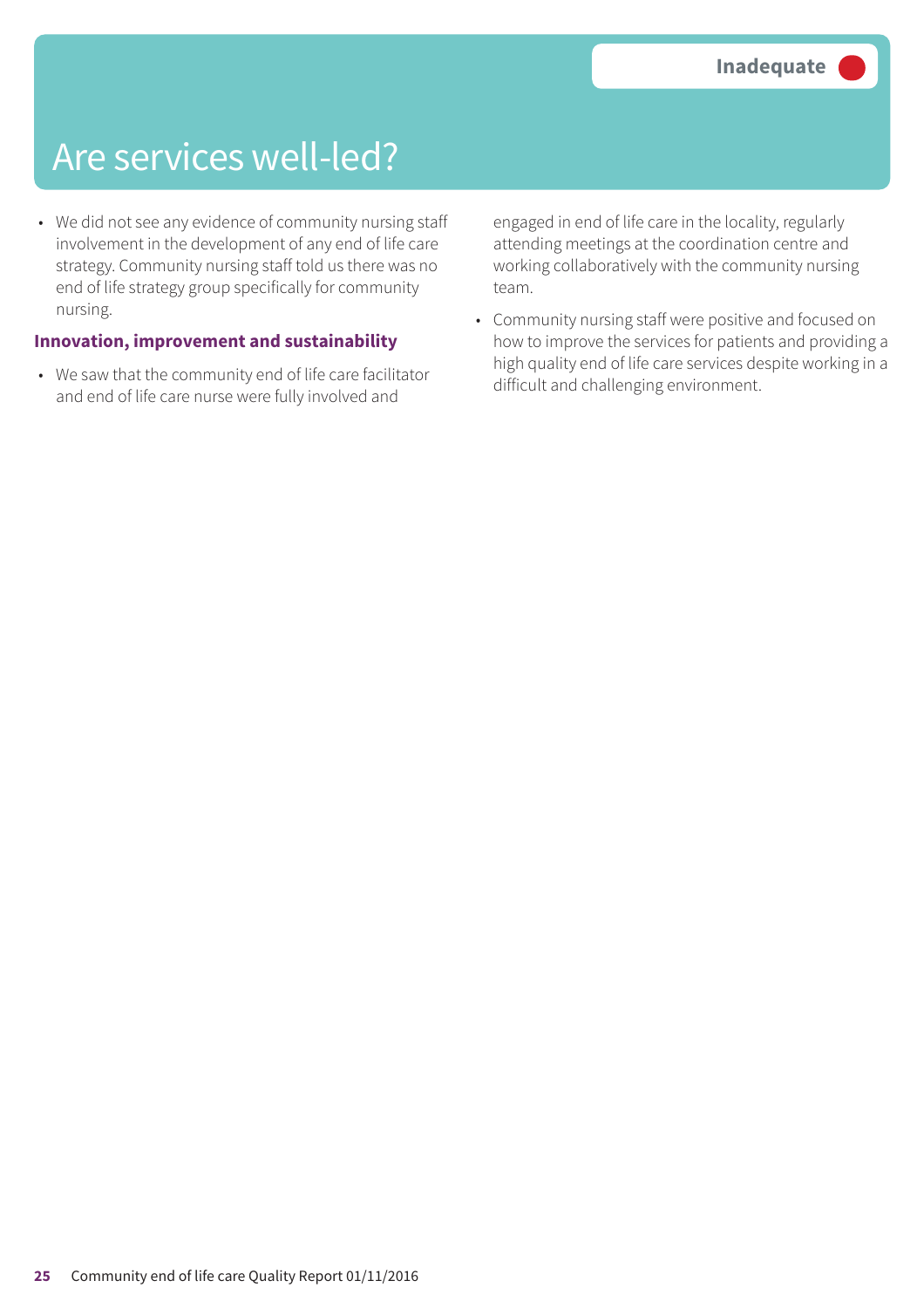### Action we have told the provider to take

The table below shows the legal requirements that were not being met. The provider must send CQC a report that says what action they are going to take to meet these requirements.

| Regulated activity                       | <b>Regulation</b>                                                                                                                                                                                                                                                                                                                                                                                                                                                                                                                                                                                                                                                                                                                                                                                                                                                                                      |
|------------------------------------------|--------------------------------------------------------------------------------------------------------------------------------------------------------------------------------------------------------------------------------------------------------------------------------------------------------------------------------------------------------------------------------------------------------------------------------------------------------------------------------------------------------------------------------------------------------------------------------------------------------------------------------------------------------------------------------------------------------------------------------------------------------------------------------------------------------------------------------------------------------------------------------------------------------|
| Treatment of disease, disorder or injury | Regulation 17 HSCA (RA) Regulations 2014 Good<br>governance<br>Systems or processes were not established and operated<br>effectively to ensure compliance with the requirements<br>of the regulation because:<br>1. There was no vision or strategic overview of the<br>service.<br>2. There was no trust wide (community and acute) end<br>of life care integration and joint working.<br>3. There were no audits undertaken for community end<br>of life care services.<br>4. There was no formal arrangement for specialist end of<br>life medical input.<br>5. There was no evidence that leadership,<br>management or governance supported or enabled<br>high quality community end of life care services.<br>6. There were no individualised plans of care that were<br>based on national guidance or evidence based care<br>and treatment.<br>7. There was no replacement of the Liverpool Care |
|                                          | Pathway (LCP) following its removal from use in June<br>2013.                                                                                                                                                                                                                                                                                                                                                                                                                                                                                                                                                                                                                                                                                                                                                                                                                                          |
|                                          | Regulation 17 (2)(a)(b)                                                                                                                                                                                                                                                                                                                                                                                                                                                                                                                                                                                                                                                                                                                                                                                                                                                                                |
| Regulated activity                       | <b>Regulation</b>                                                                                                                                                                                                                                                                                                                                                                                                                                                                                                                                                                                                                                                                                                                                                                                                                                                                                      |
| Treatment of disease, disorder or injury | Regulation 18 HSCA (RA) Regulations 2014 Staffing<br>There were not cufficient numbers of quitably qualified                                                                                                                                                                                                                                                                                                                                                                                                                                                                                                                                                                                                                                                                                                                                                                                           |

There were not sufficient numbers of suitably qualified, competent, skilled and experienced persons must be deployed in order to meet the requirements of this Part because: